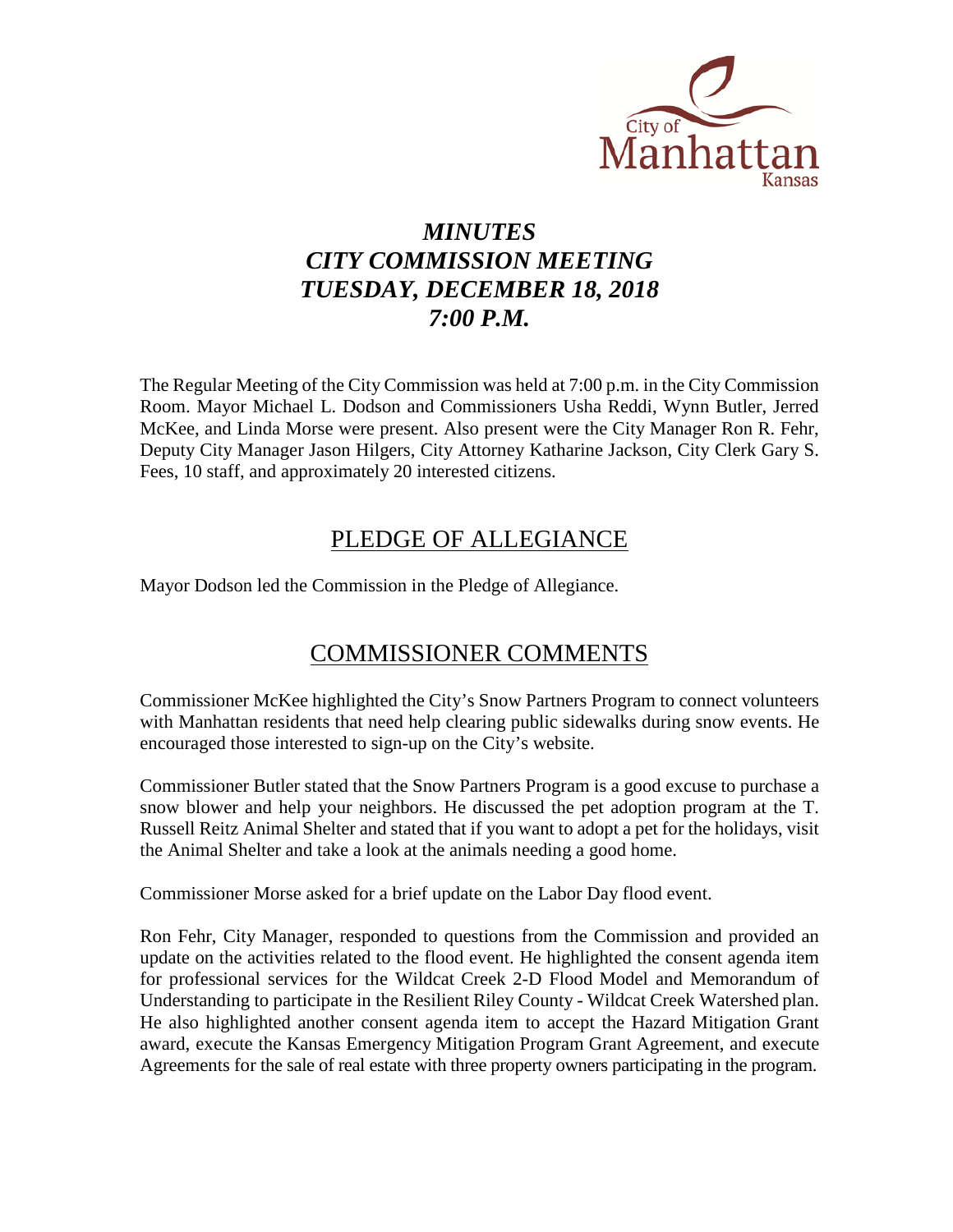# COMMISSIONER COMMENTS *(CONTINUED)*

Commissioner Morse expressed her appreciation for the new pavement and work on the streets in Knoxberry and those streets nearby in the Northview area.

Commissioner Reddi stated there would not be a City Commission meeting for the next three Tuesday's and wished everyone a Merry Christmas and Happy New Year as well as safe travels to those visiting family and friends.

Mayor Dodson informed the community that the City offices would be closed Christmas Eve, Christmas Day and New Year's Day. However, he stated fire and police personnel will be working and City crews will be ready in case of snow and ice. He highlighted the food baskets that were provided by the Flint Hills Breadbasket and thanked the many volunteers that helped with the food delivery and those that contributed funds for this event. He also thanked the officers at the Riley County Police Department for donating funds to purchase toys for children in the community as well as providing guidance in picking out the toys.

# CONSENT AGENDA

(\* denotes those items discussed)

# **MINUTES**

The Commission approved the minutes of the Regular City Commission Meeting held Tuesday, December 4, 2018.

# **CLAIMS REGISTER NO. 2897**

The Commission approved Claims Register No. 2897 authorizing and approving the payment of claims from 11/28/2018-12/11/2018, in the amount of \$3,348,847.22.

# **LICENSES**

The Commission approved a Merchant Guard Agency License for calendar year 2019 for Securitas Security Services USA, Inc., 3641 Southwest Plass Avenue Suite 150, Topeka, Kansas; Smart Security, Inc., 625 South Anna Street, Wichita, Kansas; Vendtech-SGI, LLC, 250 N Rock Road, Suite 360, Wichita, Kansas; and VendTech Enterprise, LLC, 250 N Rock Road, Suite 360, Wichita, Kansas; and an annual Cereal Malt Beverages Off-Premises License for Hop-N-Skip, 2233 Tuttle Creek Boulevard; K-State Union Bowling Center, 311 K-State Union; Shop Quik #11, 3108 Anderson Avenue; Shop Quik #12, 430 Fort Riley Boulevard; Shop Quik #14, 529 Richards Drive; Shop Quik #16, 1127 Bluemont Avenue; and Shop Quik #18, 1105 Scenic Landing.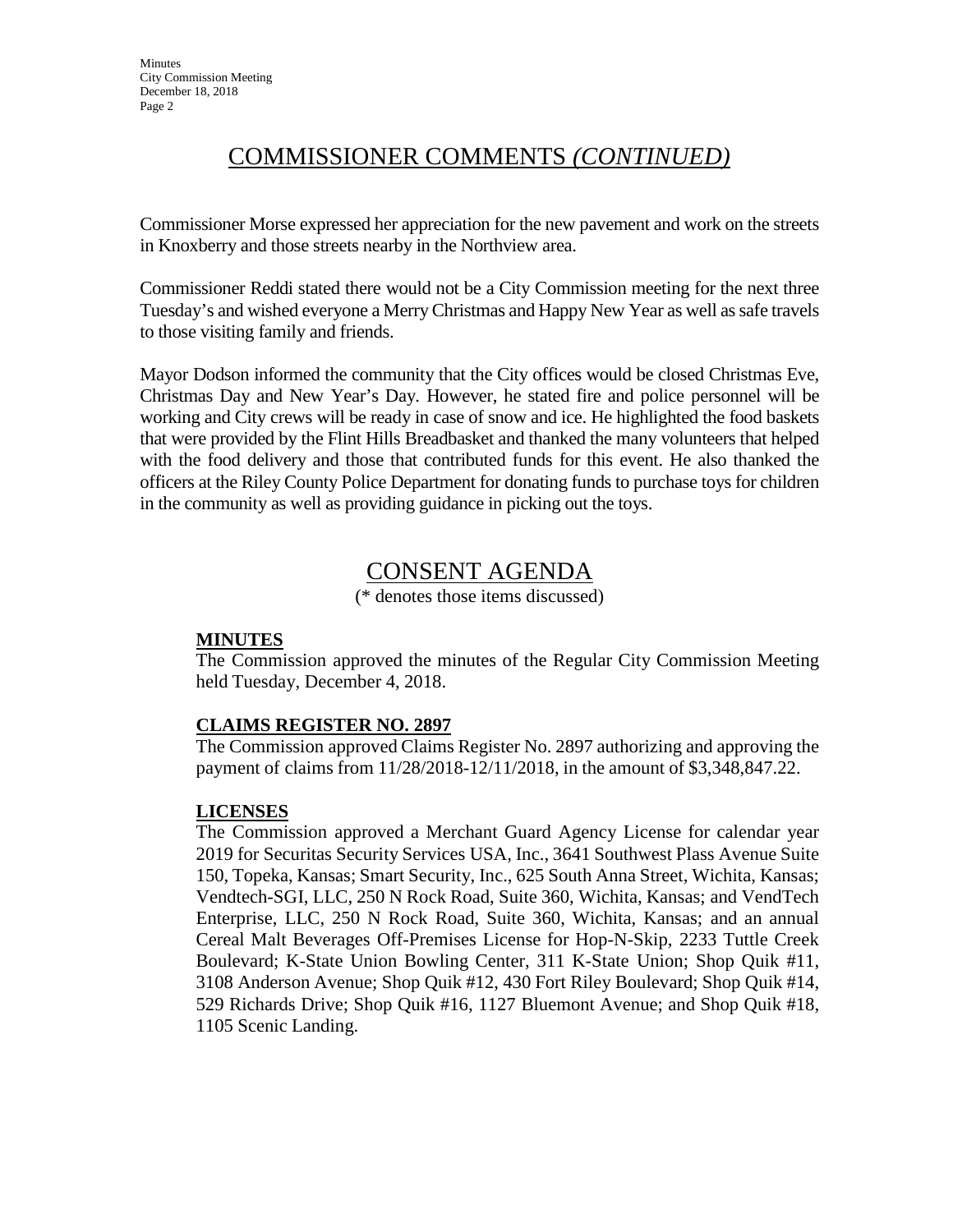### **ORDINANCE NO. 7389 – AMEND – WATER RATES AND CHARGES**

The Commission approved Ordinance No. 7389 amending Sections 32-49 and 32-52 of the Code of Ordinances increasing water rates and charges, effective January 1, 2019.

# **ORDINANCE NO. 7390 – AMEND – SEWER RATES AND CHARGES**

The Commission approved Ordinance No. 7390 amending Sections 32-116 and 32-117 of the Code of Ordinances increasing sewer rates and charges, effective January 1, 2019.

# **ORDINANCE NO. 7391 – AMEND – LOCAL LIMITS PRETREATMENT REGULATIONS – PH UPPER LIMIT**

The Commission approved Ordinance No. 7391 amending various sections of Chapter 32 of the Code of Ordinances, including the Local Limits Pretreatment Regulations and pH upper limit.

#### **ORDINANCE NO. 7392 – AMEND – STORMWATER RATE**

The Commission approved Ordinance No. 7392 amending Section 32-185 of the Code of Ordinances setting the commercial stormwater rate at \$4.65 per month, per Equivalent Unit and the residential stormwater rate at \$5.82 per month, effective January 1, 2019.

# **ORDINANCE NO. 7393 – FRANCHISE AGREEMENT – MW TOWERS, LLC**

The Commission approved Ordinance No. 7393 amending Article XI of Chapter 15 of the Code of Ordinances, authorizing a competitive infrastructure provider franchise with MW Towers, LLC, and authorized the Mayor and City Clerk to execute the Franchise Agreement.

# **FIRST READING – REPEAL – PUBLIC USE OF PEACE MEMORIAL AUDITORIUM AND COMMUNITY BUILDING**

The Commission approved first reading of an ordinance amending Chapter 23 of the Code of Ordinances by repealing Article III regarding Public Use of the Peace Memorial Auditorium and Community Building.

# **FIRST READING – AMEND – CEMETERY FEES**

The Commission approved first reading of an ordinance amending Chapter 9 of the Code of Ordinances relating to the City-owned and operated cemetery fees.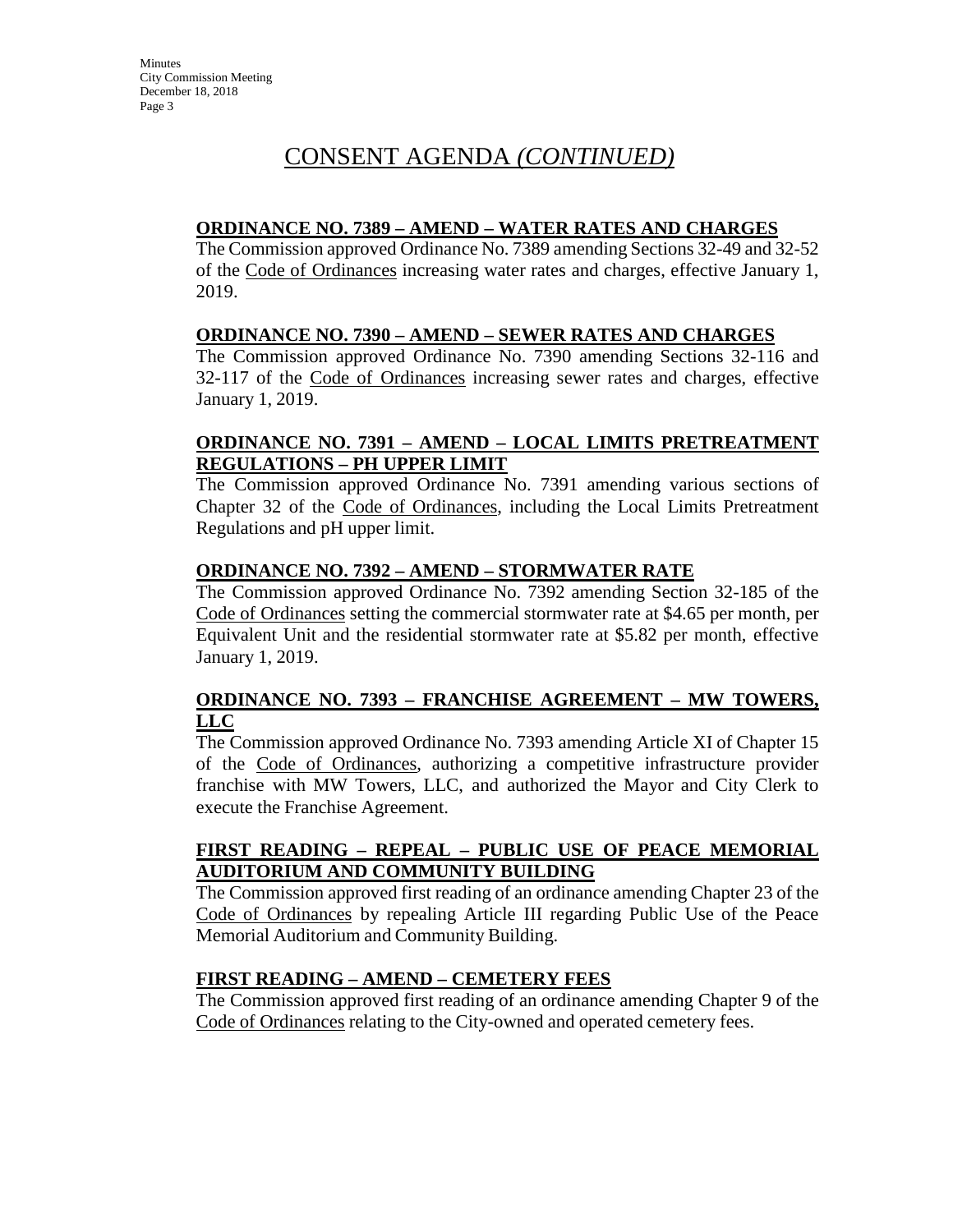# **RESOLUTION NO. 121818-A – AMEND – PARKS AND RECREATION PROGRAM FEES – USE OF FACILITIES**

The Commission approved Resolution No. 121818-A setting fees for Parks and Recreation programs and for the use of designated Parks and Recreation facilities.

#### **RESOLUTION NO. 121818-B – CITY BOUNDARY**

The Commission approved Resolution No. 121818-B establishing and defining the boundaries of the city of Manhattan, Kansas, as of December 18, 2018.

# **RESOLUTION NO. 121818-C - PETITION - LOTS 126-134, SCENIC MEADOWS, UNIT 5, SANITARY SEWER (SS1812) IMPROVEMENTS**

The Commission found the petition sufficient and approved Resolution No. 121818-C, finding the project advisable and authorizing construction for Lots 126-134, Scenic Meadows, Unit 5, Sanitary Sewer (SS1812) improvements.

#### **RESOLUTION NO. 121818-D - PETITION - LOTS 126-134, SCENIC MEADOWS, UNIT 5, WATER (WA1814) IMPROVEMENTS**

The Commission found the petition sufficient and approved Resolution No. 121818-D, finding the project advisable and authorizing construction for Lots 126-134, Scenic Meadows, Unit 5, Water (WA1814) improvements.

#### **RESOLUTION NO. 121818-E - PETITION - LOTS 126-134, SCENIC MEADOWS, UNIT 5, STREET (ST1812) IMPROVEMENTS**

The Commission found the petition sufficient and approved Resolution No. 121818-E, finding the project advisable and authorizing construction for Lots 126-134, Scenic Meadows, Unit 5, Street (ST1812) improvements.

#### **RESOLUTION NO. 121818-F - PETITION - LOTS 34-39, 68-72, 80- 89, AND 143, SCENIC MEADOWS, UNIT 3, SANITARY SEWER (SS1813) IMPROVEMENTS**

The Commission found the petition sufficient and approved Resolution No. 121818-F, finding the project advisable and authorizing construction for Lots 34-39, 68-72, 80- 89, and 143, Scenic Meadows, Unit 3, Sanitary Sewer (SS1813) improvements.

# **RESOLUTION NO. 121818-G - PETITION - LOTS 34-39, 68-72, 80- 89, AND 143, SCENIC MEADOWS, UNIT 3, WATER (WA1815) IMPROVEMENTS**

The Commission found the petition sufficient and approved Resolution No. 121818-G, finding the project advisable and authorizing construction for Lots 34-39, 68-72, 80- 89, and 143, Scenic Meadows, Unit 3, Water (WA1815) improvements.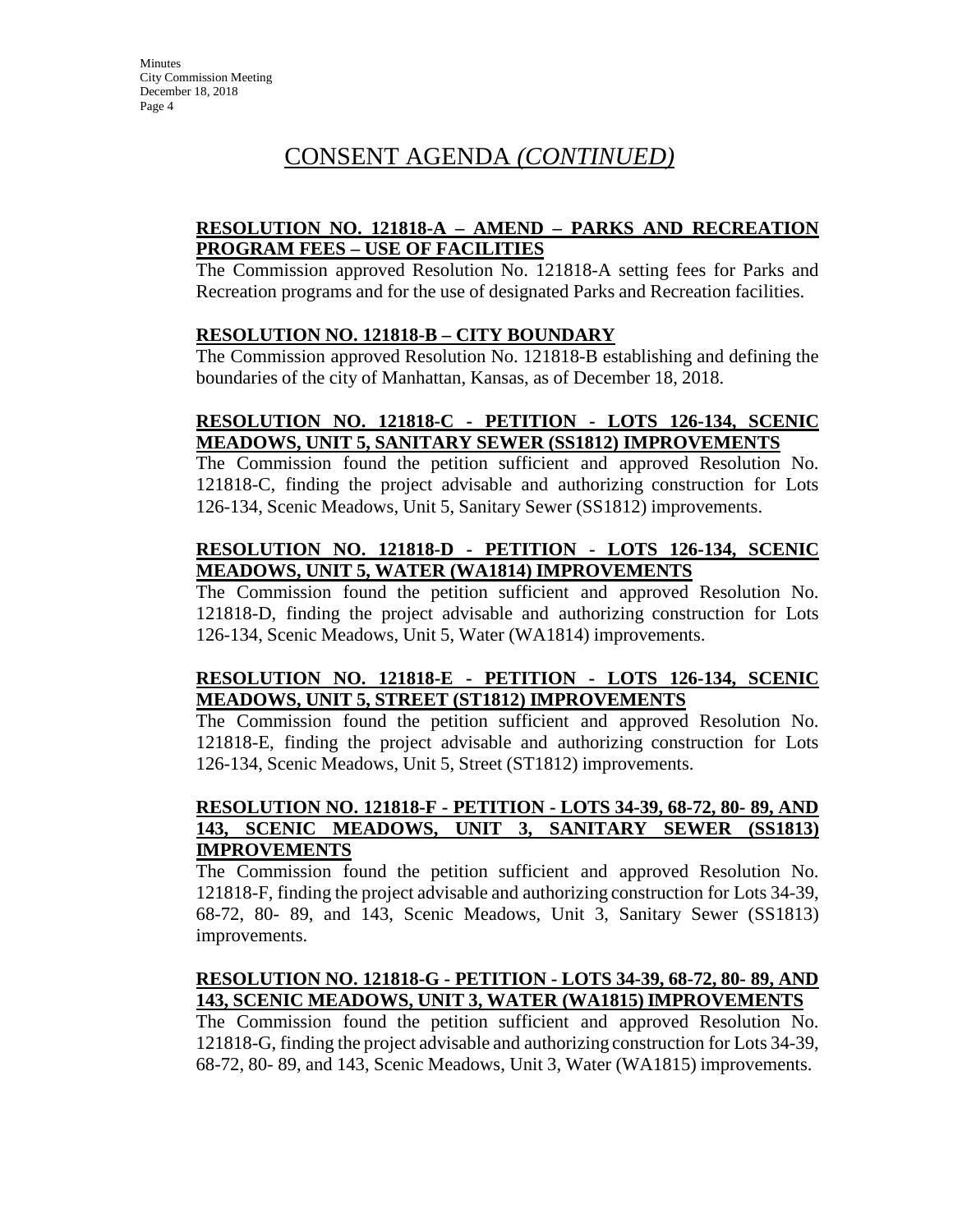# **RESOLUTION NO. 121818-H - PETITION - LOTS 34-39, 68-72, 80- 89, AND 143, SCENIC MEADOWS, UNIT 3, STREET (ST1813) IMPROVEMENTS**

The Commission found the petition sufficient and approved Resolution No. 121818-H, finding the project advisable and authorizing construction for Lots 34-39, 68-72, 80- 89, and 143, Scenic Meadows, Unit 3, Street (ST1813) improvements.

# **AGREEMENT - PROFESSIONAL SERVICES - LOTS 126-134, SCENIC MEADOWS, UNIT 5, SANITARY SEWER (SS1812), WATER (WA1814) AND STREET (ST1812) IMPROVEMENTS AND FOR LOTS 34-39, 68-72, 80- 89, AND 143, SCENIC MEADOWS, UNIT 3, SANITARY SEWER (SS1813), WATER (WA1815), AND STREET (ST1813) IMPROVEMENTS**

The Commission authorized the Mayor and City Clerk to execute an Agreement for Professional Engineering Services, in an amount not to exceed \$96,755.00, with SMH Consultants, of Manhattan, Kansas, for Lots 126-134, Scenic Meadows, Unit 5, Sanitary Sewer (SS1812), Water (WA1814) and Street (ST1812) improvements and for Lots 34-39, 68-72, 80- 89, and 143, Scenic Meadows, Unit 3, Sanitary Sewer (SS1813), Water (WA1815), and Street (ST1813) improvements.

# **\* REQUEST FOR QUALIFICATIONS – WILDCAT CREEK 2-D FLOOD MODEL (SM1818)**

Mayor Dodson stated that Commissioners Butler and Morse would serve on the Selection Committee for the Wildcat Creek 2-D Flood Model.

The Commission authorized City Administration to seek qualifications for professional services and appointed Commissioners Butler and Morse to serve on the Selection Committee for the Wildcat Creek 2-D Flood Model (SM1818).

# **MEMORANDUM OF UNDERSTANDING - PARTICIPATION - RESILIENT RILEY COUNTY - WILDCAT CREEK WATERSHED PLAN**

The Commission authorized the Mayor and City Clerk to execute a Memorandum of Understanding to participate in the Resilient Riley County - Wildcat Creek Watershed plan.

# **CONTRACT AMENDMENT NO. 2 – PROFESSIONAL SERVICES – KIMBALL AVENUE AND COLLEGE AVENUE INTERSECTION (ST1718)**

The Commission approved and authorized the Mayor and City Clerk to execute Contract Amendment No. 2, in an amount not to exceed \$22,500.00, with BG Consultants, Inc., of Manhattan, Kansas, for the Kimball Avenue and College Avenue Intersection project (ST1718).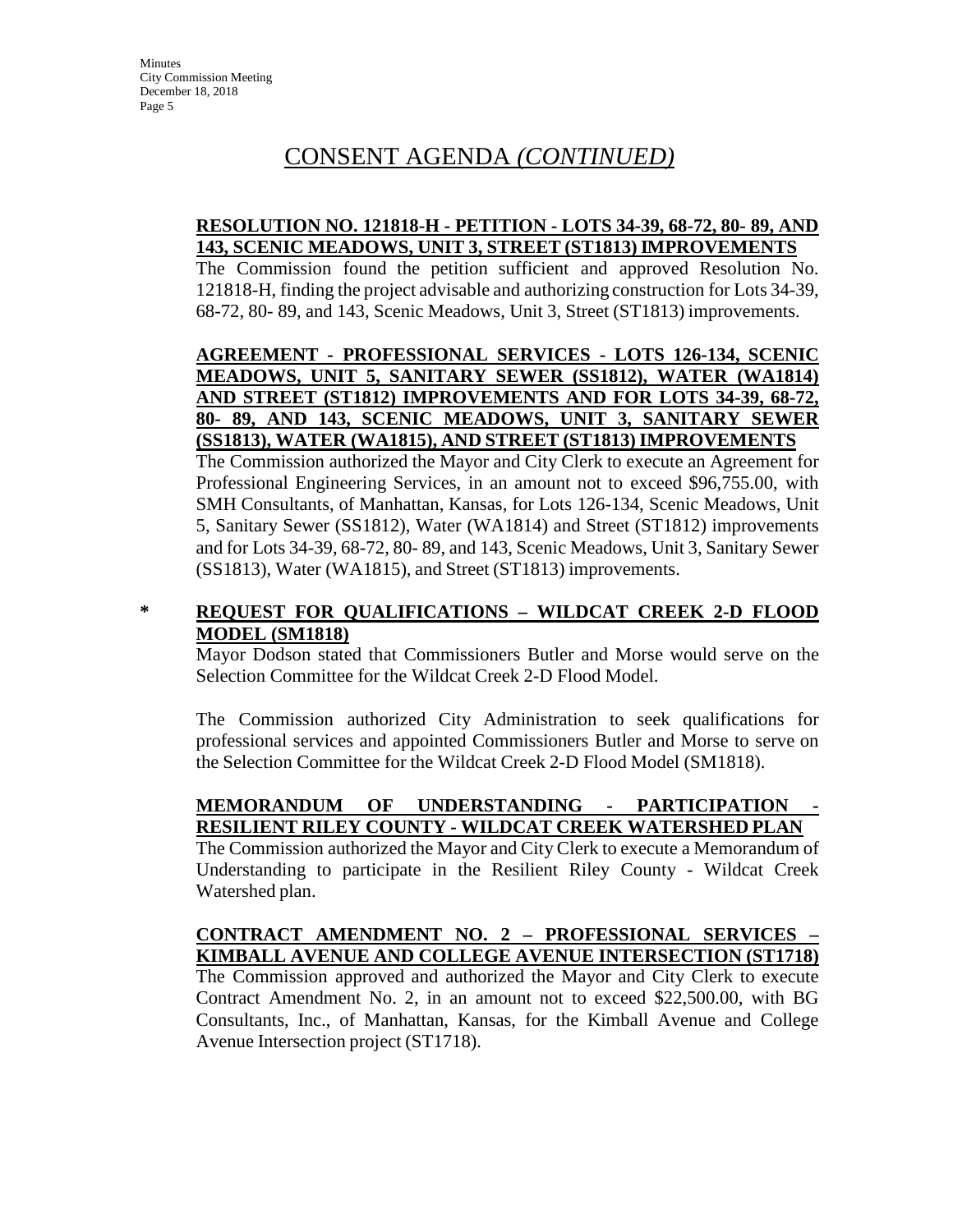# **2019 CONTRACT – MANHATTAN ARTS CENTER FOR THE ARTS**

The Commission approved the contract as budgeted in the 2019 City Budget and authorized the Mayor and City Clerk to execute said contract with the Manhattan Center for the Arts.

# **2019 CONTRACT – WOLF HOUSE MUSEUM**

The Commission approved the contract as budgeted in the 2019 City Budget and authorized the Mayor and City Clerk to execute said contract with the Wolf House Museum.

# **2019 CONTRACT – DOWNTOWN MANHATTAN, INC.**

The Commission approved the contract as budgeted in the 2019 City Budget and authorized the Mayor and City Clerk to execute said contract with the Downtown Manhattan, Inc.

# **2019 CONTRACT – AGGIEVILLE BUSINESS DISTRICT**

The Commission approved the contract as budgeted in the 2019 City Budget and authorized the Mayor and City Clerk to execute said contract with the Aggieville Business District.

# **2019 CONTRACT – FLINT HILLS AREA TRANSPORTATION AGENCY**

The Commission approved the contract as budgeted in the 2019 City Budget and authorized the Mayor and CityClerk to execute said contract with the Flint Hills Area Transportation Agency.

# **2019 CONTRACT – SOCIAL SERVICES ADVISORY BOARD AGENCIES**

The Commission approved the contract as budgeted in the 2019 City Budget and authorized the Mayor and CityClerk to execute said contract with the Social Services Advisory Board agencies *(See Attachment No. 1)*.

# **2019 CONTRACT – SPECIAL ALCOHOL FUND AGENCIES**

The Commission approved the contract as budgeted in the 2019 City Budget and authorized the Mayor and City Clerk to execute said contract with the Special Alcohol Fund agencies *(See Attachment No. 2)*.

# **2019 CONTRACT – AGGIEVILLE BUSINESS IMPROVEMENT DISTRICT**

The Commission authorized the Mayor and City Clerk to execute the 2019 Aggieville Business Improvements District contract.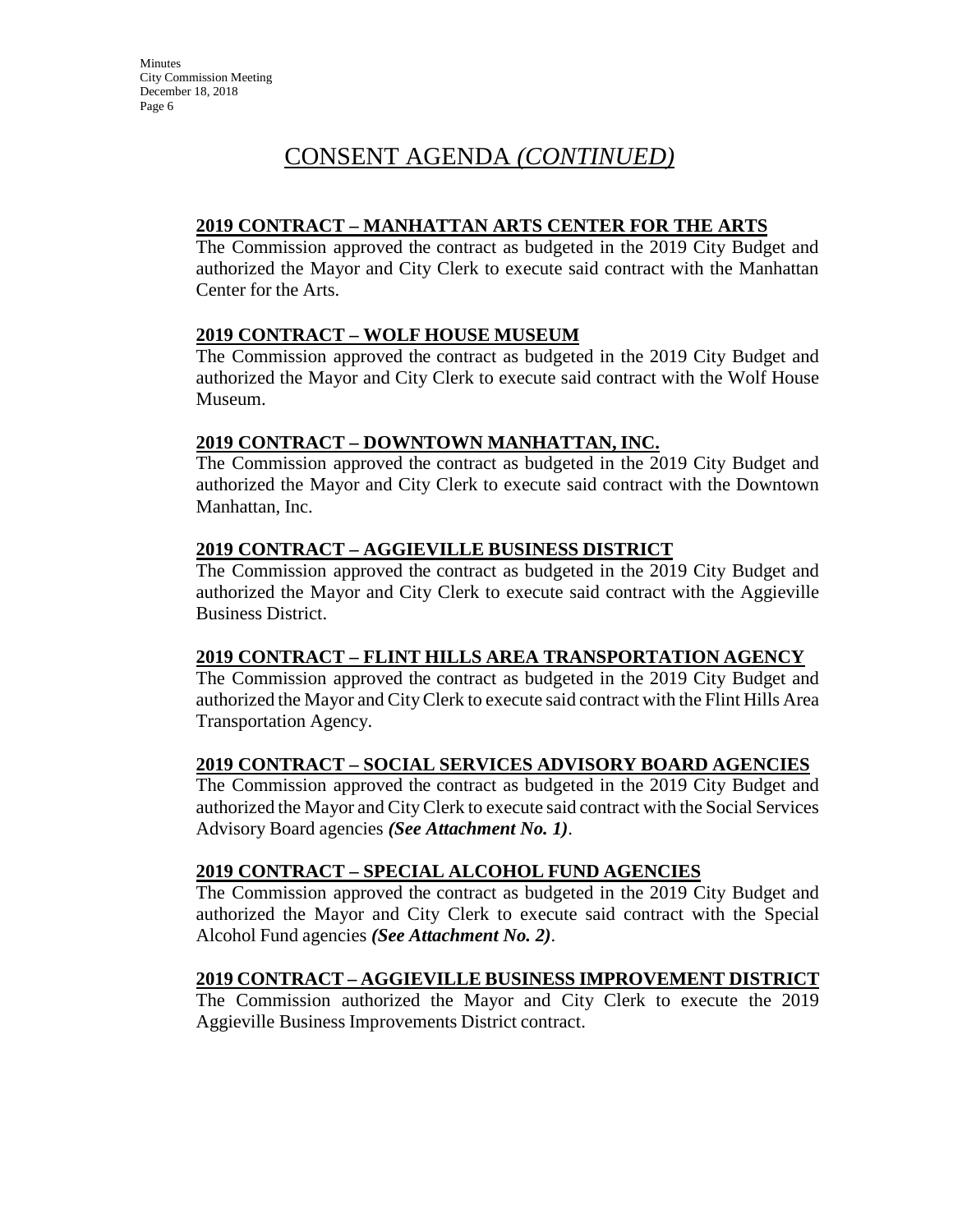# **2019 CONTRACT – DOWNTOWN BUSINESS IMPROVEMENT DISTRICT**

The Commission authorized the Mayor and City Clerk to execute the 2019 Downtown Business Improvements District contract.

# **\* GRANT AGREEMENT/PURCHASE – HAZARD MITIGATION – 157 BETHANY DRIVE\**

Commissioner Morse voiced her pleasure with the Hazard Mitigation Grant to purchase three homes as a result of the recent flood with FEMA funds.

The Commission accepted the Hazard Mitigation Grant award; authorized the Director of Community Development to execute the Kansas Emergency Mitigation Program Grant Agreement (CFDA 97.039) as the Authorized Applicant Agent; and authorized City Administration to finalize and the Mayor and City Clerk to execute the Agreement for Sale of Real Estate with the property owner of 157 Bethany Drive.

# **\* GRANT AGREEMENT/PURCHASE – HAZARD MITIGATION – 700 FAIRMAN DRIVE**

Commissioner Morse voiced her pleasure with the Hazard Mitigation Grant to purchase three homes as a result of the recent flood with FEMA funds.

The Commission accepted the Hazard Mitigation Grant award; authorized the Director of Community Development to execute the Kansas Emergency Mitigation Program Grant Agreement (CFDA 97.039) as the Authorized Applicant Agent; and authorized City Administration to finalize and the Mayor and City Clerk to execute the Agreement for Sale of Real Estate with the property owner of 700 Fairman Drive.

# **\* GRANT AGREEMENT/PURCHASE – HAZARD MITIGATION – 945 VILLAGE DRIVE**

Commissioner Morse voiced her pleasure with the Hazard Mitigation Grant to purchase three homes as a result of the recent flood with FEMA funds.

The Commission accepted the Hazard Mitigation Grant award; authorized the Director of Community Development to execute the Kansas Emergency Mitigation Program Grant Agreement (CFDA 97.039) as the Authorized Applicant Agent; and authorized City Administration to finalize and the Mayor and City Clerk to execute the Agreement for Sale of Real Estate with the property owner of 945 Village Drive.

# **APPROVE – CITY PARK MASTER PLAN**

The Commission approved the City Park Master Plan, dated December 2018.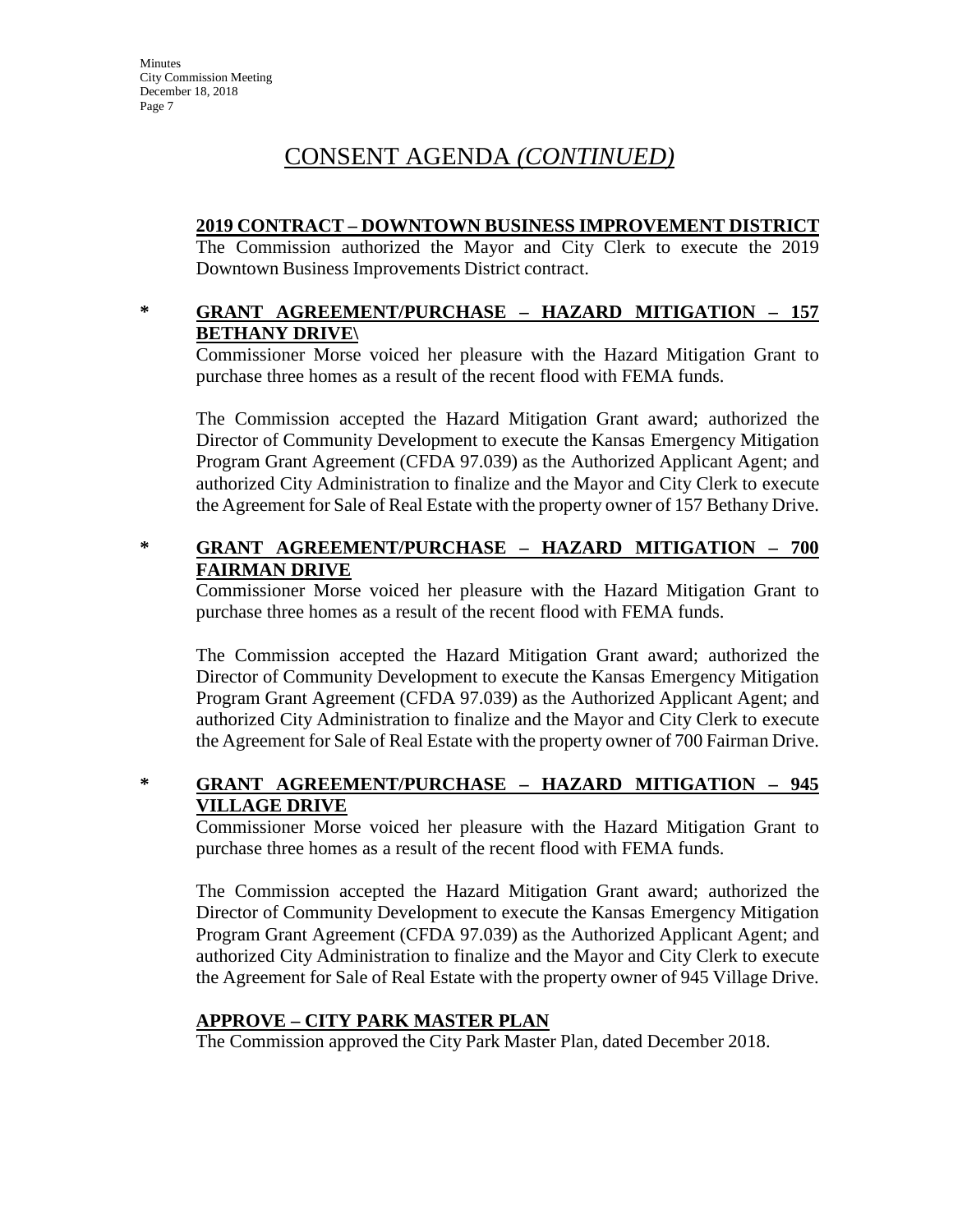#### **\* BOARD APPOINTMENTS**

Commissioner Butler stated that he was pleased to see two citizens appointed to the Riley County Law Enforcement Board and encouraged Riley County to appoint a citizen as well.

The Commission approved the following appointments by Mayor Dodson to various boards and committees of the City.

#### *Aggieville Business Improvement District Advisory Board*

Appointment of Jennifer Kuntz, 1212 Bluemont Avenue, to a three-year term. Ms. Kuntz's term will begin January 1, 2019, and will expire December 31, 2021.

#### *Bicycle and Pedestrian Advisory Committee*

Appointment of Julie Gibbs, 2216 Butternut Lane, to the unexpired At-Large term of Karen Hawes. Ms. Gibbs' term begins immediately and will expire October 31, 2019.

#### *Board of Zoning Appeals*

Re-appointment of La Barbara James Wigfall, 2602 Georgetown Place, to a three-year term. Ms. Wigfall's term will begin January 1, 2019, and will expire December 31, 2021.

Re-appointment of Sara Fisher, 811 Osage, to a three-year term. Ms. Fisher's term will begin January 1, 2019, and will expire December 31, 2021.

#### *Cemetery Board*

Re-appointment of Albert Hamscher, 2910 Tatarrax Drive, to a three-year term. Mr. Hamscher's term will begin January 1, 2019, and will expire December 31, 2021.

#### *Downtown Business Improvement District Advisory Board*

Appointment of Angela Stokes, 424 Stone Grove Drive, to a two-year term. Ms. Stokes' term will begin January 1, 2019, and will expire December 31, 2020.

Re-appointment of Daniel Crouch, 3304 Pinewood Lane, to a two-year term. Mr. Crouch's term will begin January 1, 2019, and will expire December 31, 2020.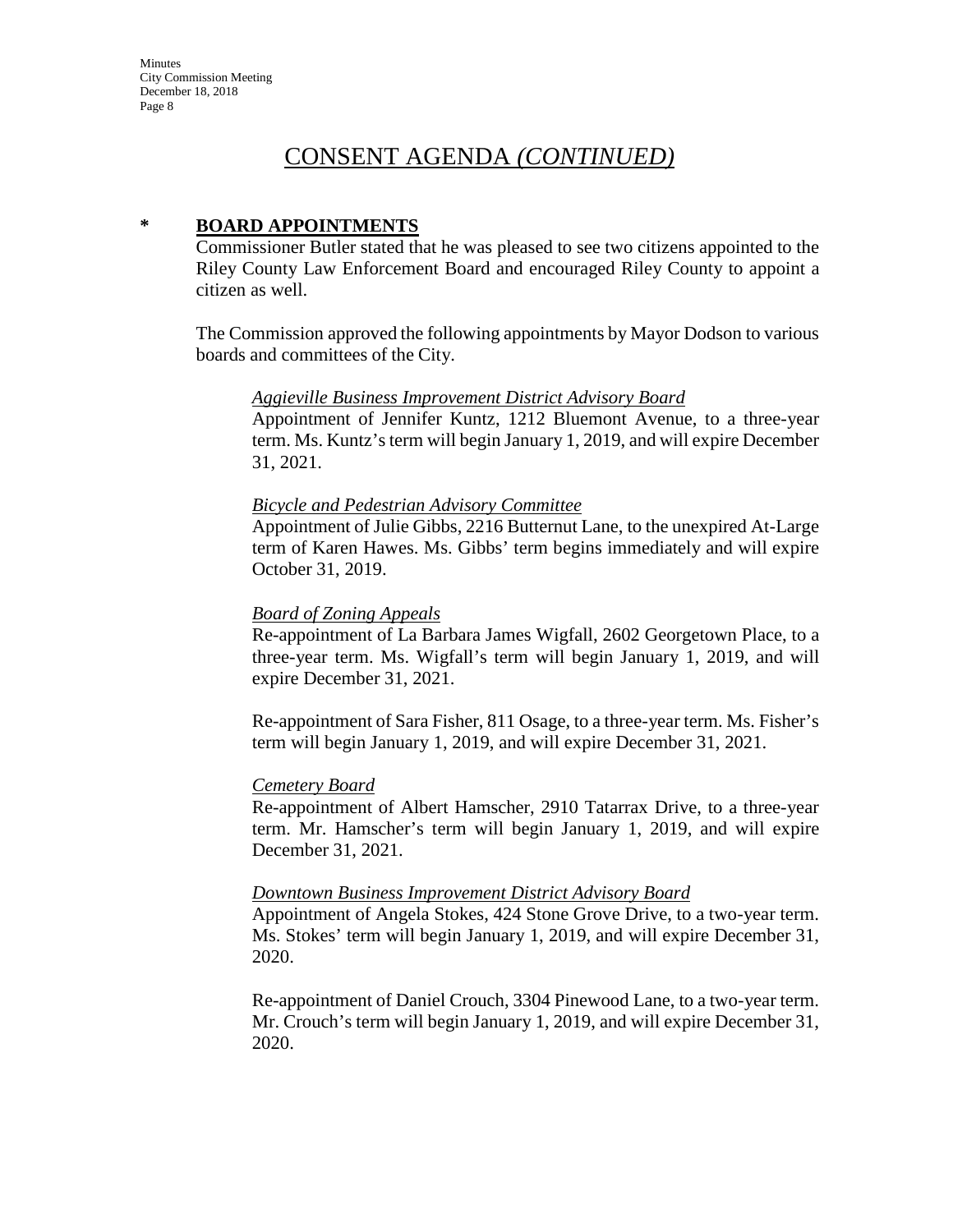# **BOARD APPOINTMENTS** *(CONTINUED)*

*Downtown Business Improvement District Advisory Board* **(CONTINUED)** Re-appointment of Kate Narrow, 2687 Blue Mesa Road, to a two-year term. Ms. Narrow's term will begin January 1, 2019, and will expire December 31, 2020.

#### *Flint Hills Area Transportation Agency Board*

Appointment of Jerred McKee to the City Commissioner position, per the new Flint Hills Area Transportation Agency Interlocal Agreement and having served as the City Commissioner's position on the recently terminated Flint Hills Regional Transportation Agency Board. Commissioner McKee's term begins immediately.

#### *Flint Hills Discovery Center Advisory Board*

Appointment of James Laverty, 2937 Nevada Street, to a three-year term. Mr. Laverty's term will begin February 1, 2019, and will expire January 31, 2022.

Re-appointment of John Pecoraro, 404 Bluemont Avenue, to a three-year term. Mr. Pecoraro's term will begin February 1, 2019, and will expire January 31, 2022.

#### *Riley County Law Enforcement Board*

Appointment of Linda Morse, 2118 Spain Drive, to a two-year City At-Large term. Ms. Morse's term will begin January 1, 2019, and will expire December 31, 2020.

Appointment of Robert Ward, 311 Rosewalk Place, to a two-year City At-Large term. Mr. Ward's term will begin January 1, 2019, and will expire December 31, 2020.

Re-appointment BeEtta Stoney, 805 Gillespie Drive, to a two-year City-Rotating term. Ms. Stoney's term will begin January 1, 2019, and will expire December 31, 2020.

Re-appointment of Michael Dodson, 4109 Wellington Drive, to a two-year City Commissioner term. Mr. Dodson's term begin January 1, 2019, and will expire December 31, 2020.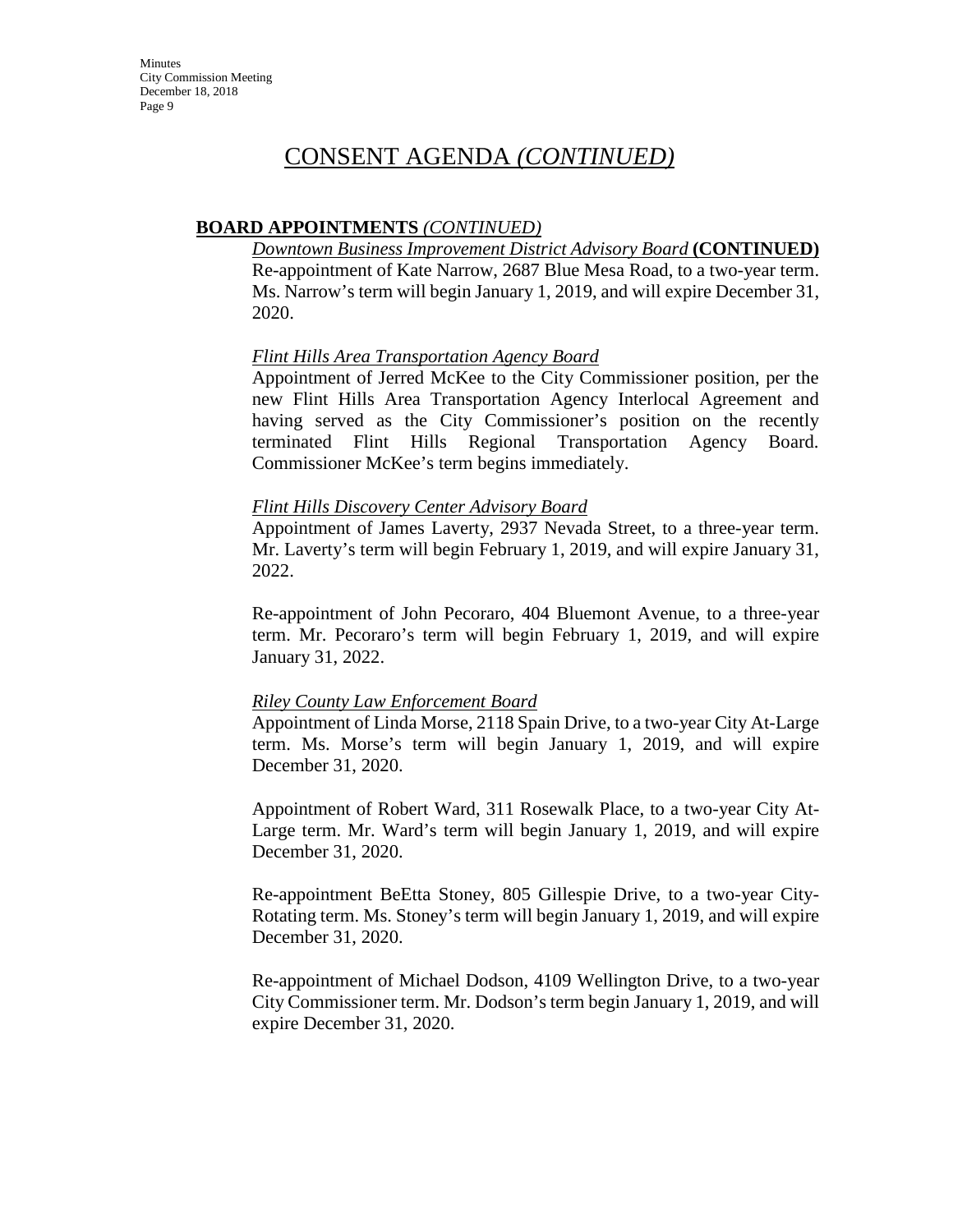### **BOARD APPOINTMENTS** *(CONTINUED)*

*Social Services Advisory Board*

Appointment of Brandon Savage, 3118 Amherst Avenue, to a three-year term. Mr. Savage's term begins immediately and will expire June 30, 2021.

Appointment of Sue Maes, 428 Wickham Road, to a three-year term. Dr. Maes' term begins immediately and will expire June 30, 2021.

Appointment of Jay Spencer, 2083 Tecumseh Road, to fill the unexpired term of Alexander Puderbaugh. Ms. Spencer's term begins immediately and will expire June 30, 2021.

#### *Special Alcohol Funds Advisory Committee*

Appointment of Alexander Van Dyke, 3309 Effingham Street, to fill the unexpired term of Bryce Swanson. Mr. Van Dyke's term begins immediately and will expire June 30, 2020.

Mayor Dodson opened the public comments.

Hearing no comments, Mayor Dodson closed the public comments.

Commissioner Butler moved to approve the consent agenda. Commissioner Morse seconded the motion. On a roll call vote, motion carried 5-0.

# GENERAL AGENDA

#### **FIRST READING - REZONE - 1810-1812 TODD ROAD (FROM R-3, MULTIPLE-FAMILY RESIDENTIAL DISTRICT, TO R-3/UO, MULTIPLE-FAMILY RESIDENTIAL DISTRICT WITH UNIVERSITY OVERLAY DISTRICT)**

Chad Bunger, Assistant Director of Community Development, presented an overview of the item and highlighted the subject site map. He then responded to questions from the Commission.

Mayor Dodson opened the public comments.

Emily Koenig, 6550 Harbour Haven, representing Lutheran Campus Ministries, asked if there were any specific questions from the Commission regarding this project.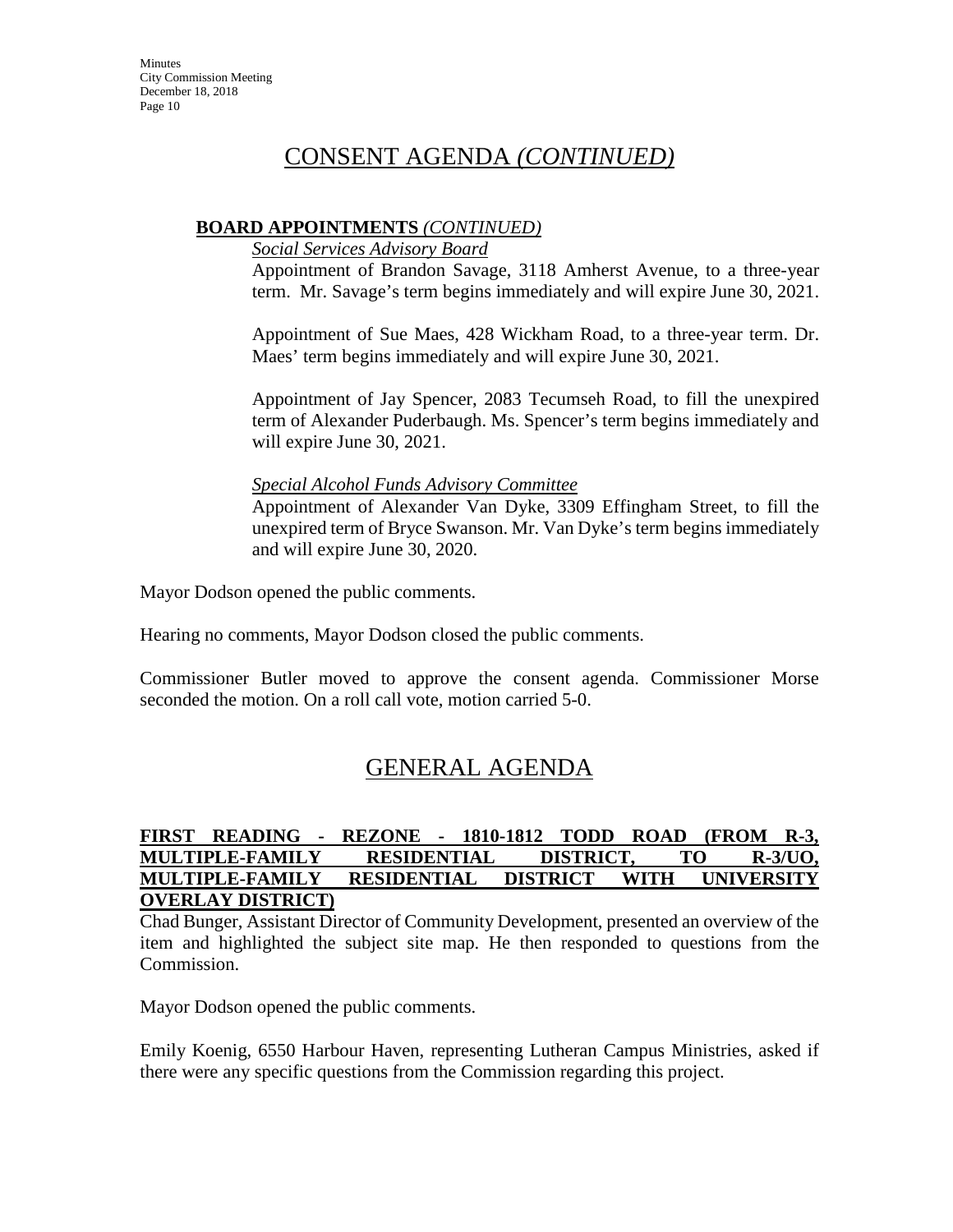#### **FIRST READING - REZONE - 1810-1812 TODD ROAD (FROM R-3, MULTIPLE-FAMILY RESIDENTIAL DISTRICT, TO R-3/UO, MULTIPLE-FAMILY RESIDENTIAL DISTRICT WITH UNIVERSITY OVERLAY DISTRICT)** *(CONTINUED)*

Hearing no other comments, Mayor Dodson closed the public comments.

After discussion, Commissioner Butler moved to approve first reading of an ordinance rezoning 1810-1812 Todd Road from R-3, Multiple-Family Residential District, to R-3/UO, Multiple-Family Residential with University Overlay District, based on the findings in the Staff Report *(See Attachment No. 3)* and the recommendation of the Manhattan Urban Area Planning Board Planning Board. Commissioner McKee seconded the motion. On a roll call vote, motion carried 5-0.

### **2018 CHAMBER OF COMMERCE YEAR-END REPORTS AND 2019 CONTRACTS**

Lyle Butler, President, Manhattan Area Chamber of Commerce, introduced the item and members of his leadership team.

Karen Hibbard, Director, Manhattan Convention and Visitors Bureau (CVB), introduced the CVB's fourth quarter report.

Ben Siegel, Co-Chair, CVB, provided the mission statement of the Manhattan CVB and highlighted activities during the fourth quarter of 2018.

Karen Hibbard, Director, Manhattan Convention and Visitors Bureau (CVB), presented a meetings video that will be used in 2019.

Ben Siegel, Co-Chair, CVB, highlighted the fourth quarter sport events, the Smith Travel Research year to date through October 2018, and monthly hotel occupancy numbers. He presented the Visit Manhattan website number of visits and page views, Social Media followers on Facebook, Twitter and Instagram, and provided an update on the Johnny Kaw bobble heads for sale.

Karen Hibbard, Director, Manhattan Convention and Visitors Bureau (CVB), highlighted a new video for social media campaigns next year called, "Willie Wanders Manhattan".

Ben Siegel, Co-Chair, CVB, presented the Kansas Tourisms Conference awards received by the CVB staff and highlighted the Learfield/K-State Sports and events in the fourth quarter.

Karen Hibbard, Director, Manhattan Convention and Visitors Bureau (CVB), highlighted the 2019 Visitors Guide cover and features in the Guide. She presented a video highlighting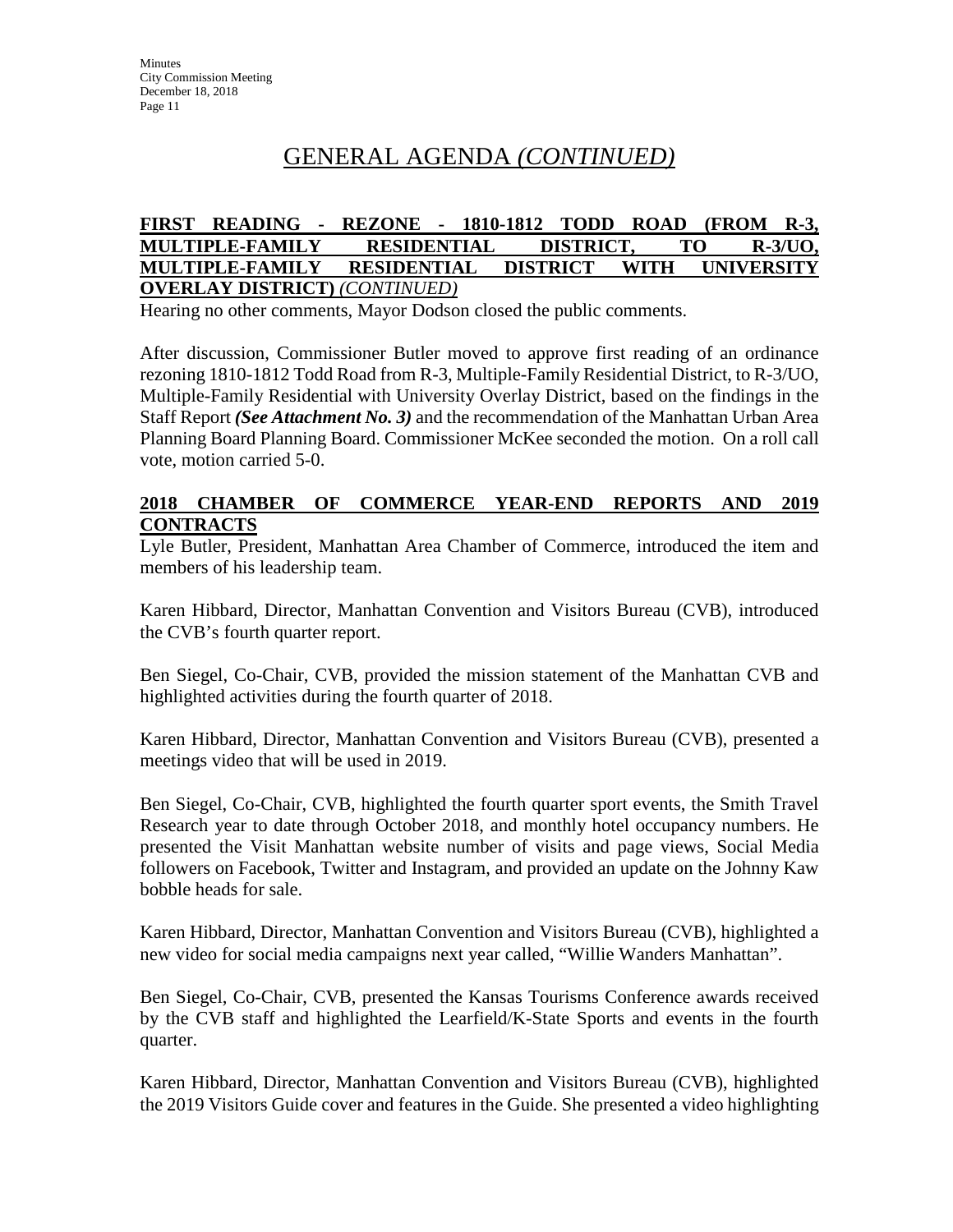#### **2018 CHAMBER OF COMMERCE YEAR-END REPORTS AND 2019 CONTRACTS** *(CONTINUED)*

the holiday events and discussed the design to be used on the CVB website, social media, and advertising outlets in the region. She then responded to questions from the Commission regarding the number of people attending the Festival of Lights, the activity levels and analytics of social media, the number of hotel rooms in Manhattan, and the occupancy levels and room inventory for the fourth quarter.

Mayor Dodson opened the public comments on the CVB portion of the item.

Hearing no comments, Mayor Dodson closed the public comments.

Lyle Butler, President, Manhattan Area Chamber of Commerce, thanked Karen Hibbard and her staff for the great work that they do. He then introduced the economic development item and highlighted the funding sources received for economic development initiatives, with over 70 percent of the revenue coming from private sources for the "Power Our Potential" campaign. He also presented economic development funding trends and responded to questions from the Commission regarding the military affairs program and past private and public funding sources.

John Pagen, Director, Community Development, Manhattan Area Chamber of Commerce, presented sales activity for Manhattan, comparable cities for employment, job gain/loss, and ranking in the state. He highlighted a Department of Labor force graph, discussed workforce initiatives, and stated they participated in the USD 383 Meet and Greet with Manhattan Area Technical College. He also highlighted a mailer with K-State alums for Return to the Flint Hills, discussed talent attraction and retention, and provided recent accolades.

Janet Nichols, Military Community Liaison, Manhattan Area Chamber of Commerce, discussed several new initiatives including the Advise program and the Kansas Military Alliance. She highlighted Military Appreciation Day, General Milley at the Association of the United States Army (AUSA) Annual Meeting in Washington, DC, and the Veterans Day Parade. She also provided a brief update on the First Infantry Division at Fort Riley and activities associated with the Military Relations Committee.

Trent Armbrust, Director, Economic Development, Manhattan Area Chamber of Commerce, spoke about partnerships in economic development. He highlighted the Kansas Entrepreneurial Center (KEC) and its tenants, activities at the Manhattan Business Park, the Entrepreneurial Ecosystem, and the future of incentives nationally with reduced capital and on-demand talent.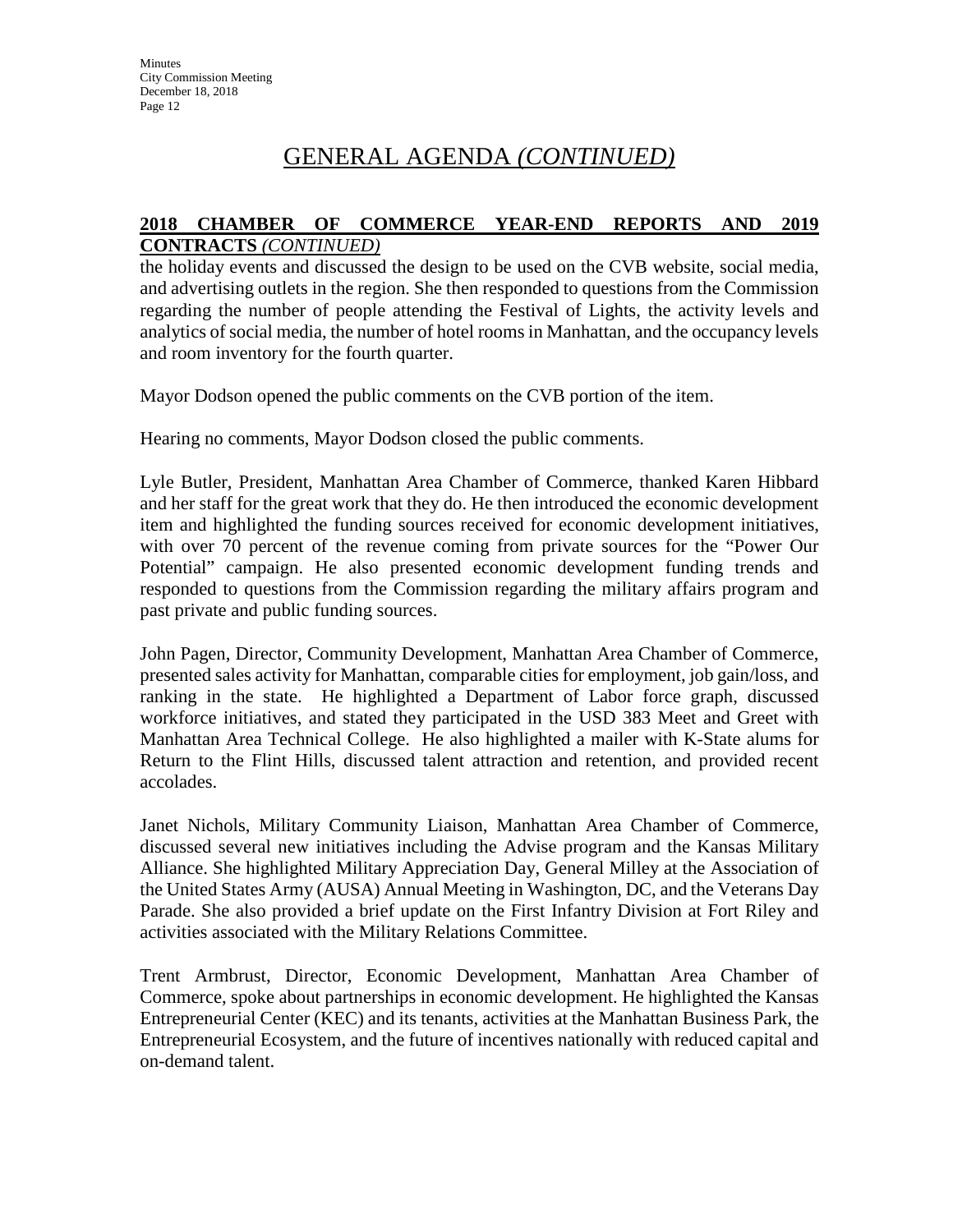### **2018 CHAMBER OF COMMERCE YEAR-END REPORTS AND 2019 CONTRACTS** *(CONTINUED)*

John Pagen, Director, Community Development, Manhattan Area Chamber of Commerce, responded to questions from the Commission regarding communications with the Flint Hills Regional Council and provided an update on Region Reimagined.

Janet Nichols, Military Community Liaison, Manhattan Area Chamber of Commerce, responded to questions from the Commission regarding the Kansas Military Alliance and provided information on its meeting schedule and locations throughout the state of Kansas.

Trent Armbrust, Director, Economic Development, Manhattan Area Chamber of Commerce, responded to questions from the Commission regarding the Animal Health Corridor, the need for flex space for employers and on-demand labor, and the collaboration with community and regional partners. He provided additional information on the Manhattan Business Park and the need to start thinking about the location for the next business or industrial park. He also discussed the challenges with filling workforce gaps with skilled talent in the future.

Mayor Dodson opened the public comments on Economic Development, Fort Riley Promotion and 2019 contracts with the Manhattan Area Chamber of Commerce.

Hearing no comments, Mayor Dodson closed the public comments.

Mayor Dodson thanked Chamber President Lyle Butler for his leadership, teambuilding and confidentiality in working with businesses. He stated this will be his last formal presentation to the City Commission as Chamber President and said the growth of Manhattan has been significant. Mayor Dodson and the City Commissioners expressed their appreciation to Mr. Butler and his team.

After additional comments, Commissioner Morse moved to authorize the Mayor and City Clerk to execute the Economic Development, Fort Riley Promotion, and Tourism and Convention contracts for 2019 with the Manhattan Area Chamber of Commerce. Commissioner Reddi seconded the motion. On a roll call vote, motion carried 5-0.

At 8:40 p.m., the Commission took a brief recess.

# **ACCEPT LAND DONATION - SCENIC MEADOWS OPEN SPACE TRACTS**

Wyatt Thompson, Assistant Director, Parks and Recreation, provided an overview of the item. He highlighted the location of the property and described Tract C, Tract D, and Tract H. He presented concerns with Tracts C and D and highlighted the opportunity to connect Tract H with the Roger Schultz Community Park and the VMI Tract, providing an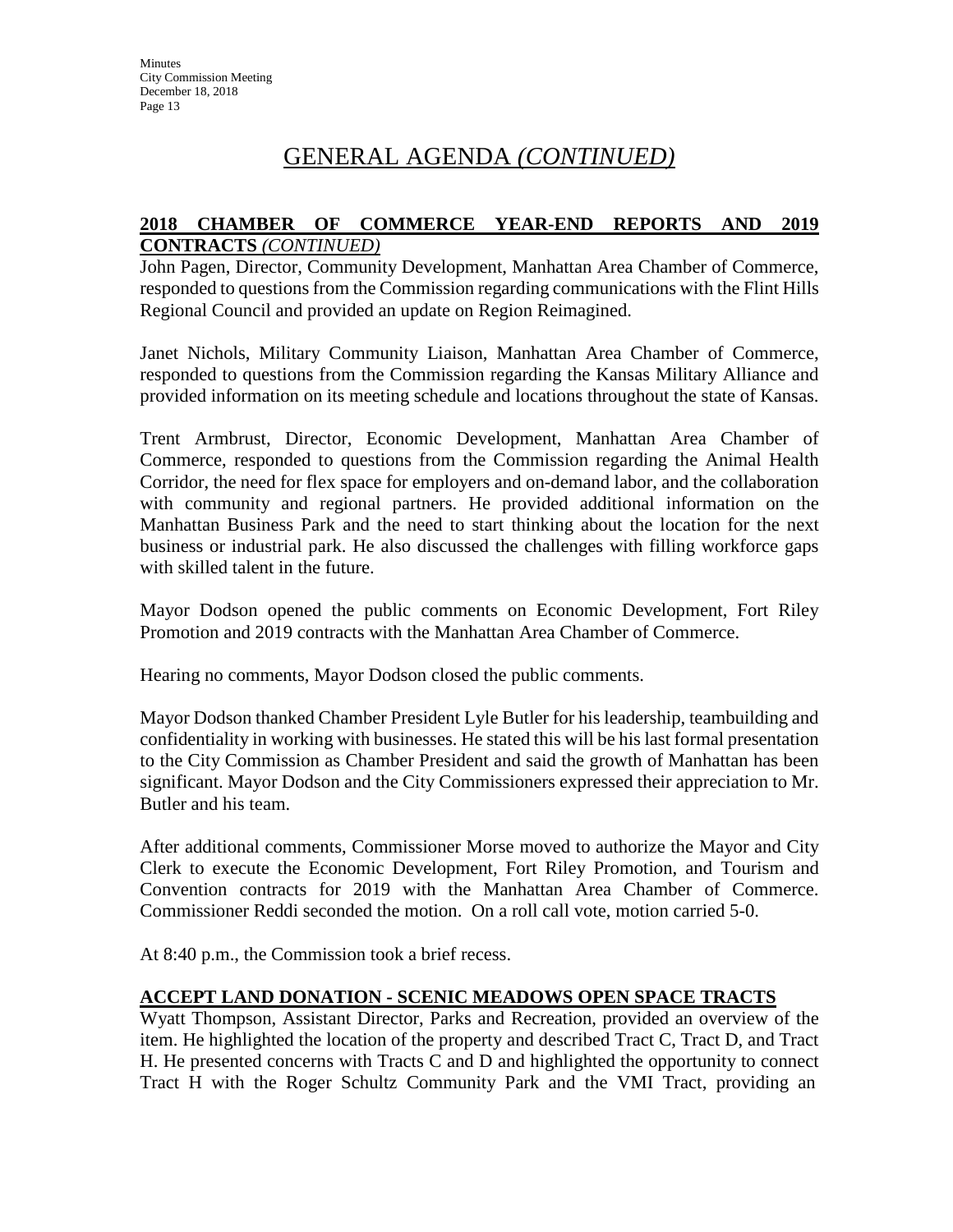#### **ACCEPT LAND DONATION - SCENIC MEADOWS OPEN SPACE TRACTS** *(CONTINUED)*

opportunity for a connected trail network. He highlighted the conceptual trail system and preliminary costs associated with the tracts of land; discussed public comments expressed from the August 27, 2018, public neighborhood meeting; and highlighted the Parks and Recreation Advisory Board recommendation to accept Tracts C, D and H, with two conditions as well as City staff recommendation to only accept Tract H. He responded to questions from the Commission and provided additional information on the item.

Jim Hollinger, 3547 Silver Creek Road, representing the current owner of Cedar Hills Development Corporation, informed the Commission that they would like to donate the land to the City. He stated that the value to the City as parkland is worth far more than the taxes that are ever going to be generated from the land. He then responded to questions from the Commission regarding the terrain, accessibility and the Military Trail.

Wyatt Thompson, Assistant Director, Parks and Recreation, responded to questions from the Commission on the potential for trails development, hiking paths, the existing Military Trail, and discussed the challenges with the existing terrain. He also discussed access and maintenance strategies and considerations.

After comments from the Commission and expressing their interest in the recommendation for Tract H, Wyatt Thompson, Assistant Director, Parks and Recreation, stated that typically the Parks Advisory Board doesn't receive a recommendation but are asked for their thoughts or opinions for how to proceed on certain initiatives. Then, staff take that into consideration and present to the City Commission. He then responded to questions from the Commission and stated that additional evaluation would be needed to determine if disc golf could potentially be considered with the Scenic Meadows tract, which is adjacent to the Roger Schultz Community Park.

Mayor Dodson opened the public comments.

Hearing no comments, Mayor Dodson closed the public comments.

After discussion and comments from the Commission, Commissioner Butler moved to accept the land donation from Cedar Hills Development Corporation of Tract H, Scenic Meadows, Unit 5, generally located directly adjacent to the Roger Schultz Community Park on the north and the VMI Tract on the east, and authorize City Administration to finalize and the Mayor and City Clerk to execute a Real Estate Transfer Agreement. Commissioner McKee seconded the motion. On a roll call vote, motion carried 5-0.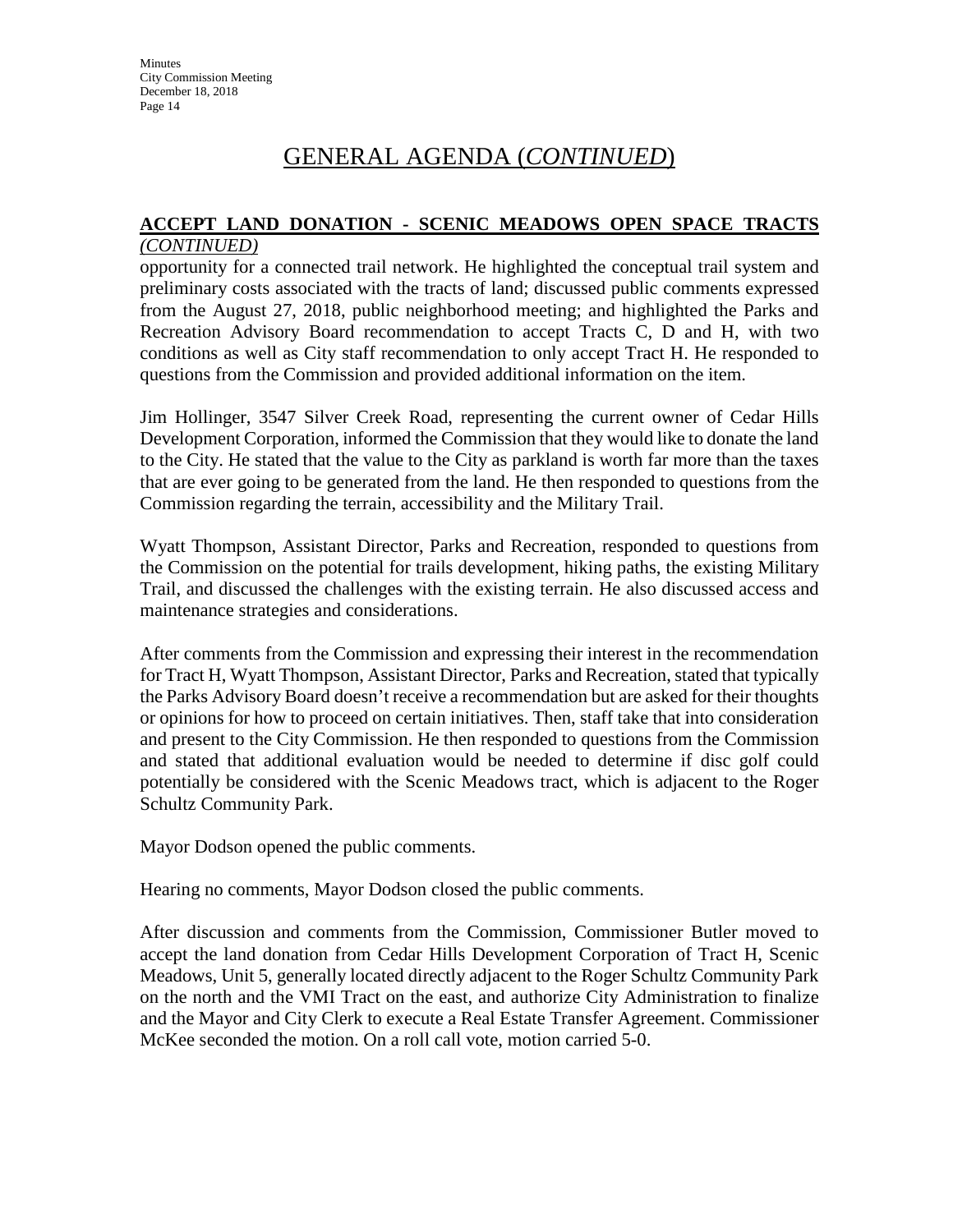# **GENERAL AGENDA (CONTINUED)**

#### DEVELOPMENT AGREEMENT/ DONATION CONTRACTS - STONEHAVEN, **UNIT TWO**

Brian Johnson, City Engineer, presented an overview of the item. He highlighted the Donation Contracts and Development Agreement. He then responded to questions from the Commission regarding the proposed projects for the Stonehaven Subdivision, potential connectivity to the VMI tract, the pond located on the property, and outlined the additional processes and future actions to be considered.

Neil Horton, Developer, BCC Development, LLC, thanked City staff and Bill Frost, City's Legal Counsel, for working together to create a collaborative agreement. He provided additional information about the pond on the site and stated they were waiting to receive a permit from the Kansas Department of Agriculture.

Mayor Dodson opened the public comments.

Hearing no comments, Mayor Dodson closed the public comments.

After discussion and comments from the Commission, Commissioner McKee moved to authorize City Administration to finalize and the Mayor and City Clerk to execute a Development Agreement for Public Infrastructure that will consist of nine projects for the Stonehaven Subdivision and a Contract for Donation of Real Estate with BCC Development, LLC, for Stonehaven Addition, Unit Two, Tracts A and B; and authorize City Administration to finalize and the Mayor and City Clerk to execute a Contract for Donation of Real Estate with Manhattan Properties, LLC, for Stonehaven Addition, Unit Two, Tract C. Commissioner Butler seconded the motion. On a roll call vote, motion carried 5-0.

#### **ADJOURNMENT**

At 9:35 p.m., the Commission adjourned.

ary S / Fees, MMC, City Clerk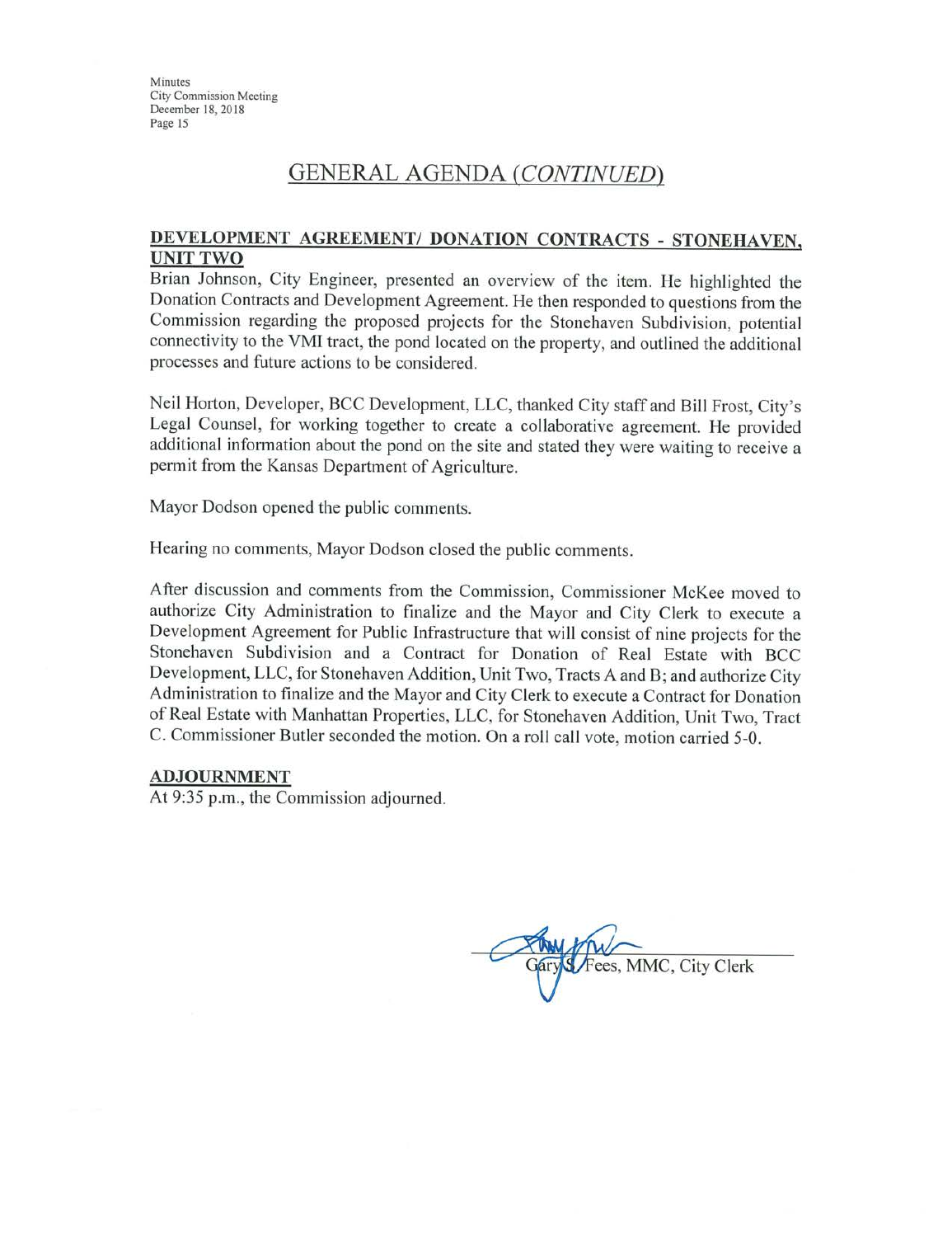# *Attachment No. 1*

# **Social Services Advisory Board Agencies**

|                                                                    | 2019           |                  |
|--------------------------------------------------------------------|----------------|------------------|
| <b>Basic Human Needs (food, clothing, shelter, transportation)</b> | <b>Request</b> | <b>Allocated</b> |
| Crisis Center (intervention/shelter programs)                      | \$48,800       | \$48,800         |
| <b>MFSI</b>                                                        | \$66,768       | \$66,768         |
| Shepherd's Crossing                                                | \$50,000       | \$50,000         |

| <b>Prevention/Intervention (Youth)</b> |          |          |
|----------------------------------------|----------|----------|
| <b>Big Brothers/Big Sisters</b>        | \$37,000 | \$37,000 |
| Boys and Girls Clubs                   | \$30,605 | \$30,605 |
| Circles Manhattan                      | \$14,000 | \$14,000 |
| Morning Star Inc., CRO                 | \$12,000 | \$12,000 |
| <b>Sunflower CASA</b>                  | \$56,000 | \$56,000 |
| K-State Center for Child Development   | \$50,000 | \$44,132 |

| <b>Prevention/Intervention (Elderly and Disabled)</b> |           |           |
|-------------------------------------------------------|-----------|-----------|
| Homecare and Hospice                                  | \$58,000  | \$50,812  |
| Kansas Legal Services                                 | \$37,000  | \$37,000  |
| <b>Totals</b>                                         | \$460,173 | \$447.117 |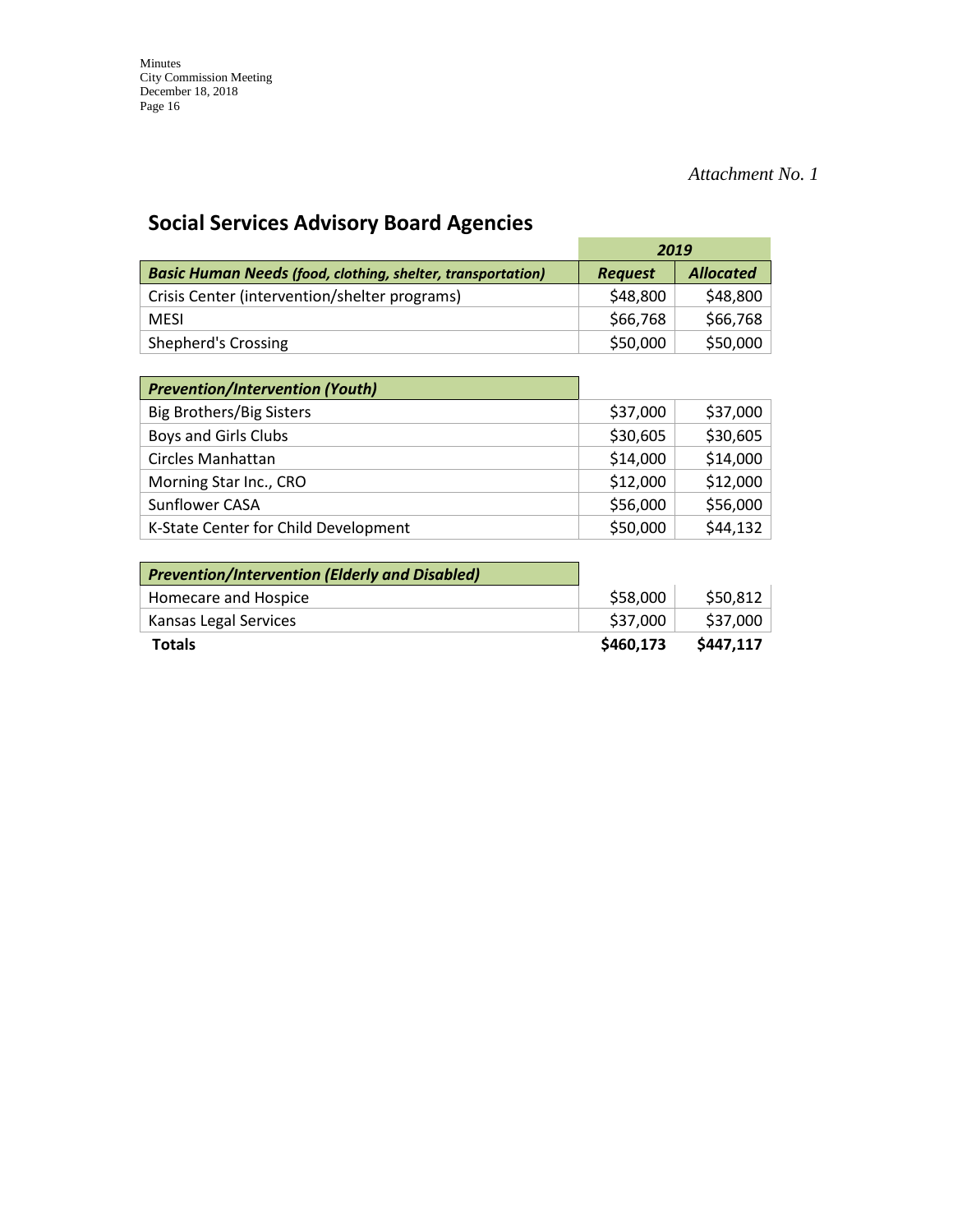# *Attachment No. 2*

# **Special Alcohol Fund Agencies** 2019

|                                                           | <b>Requested</b> | <b>Allocated</b> |
|-----------------------------------------------------------|------------------|------------------|
| Big Brothers/Big Sisters                                  | \$19,000         | \$16,000         |
| Boys & Girls Club                                         | \$29,011         | \$18,000         |
| Friends of Recovery Association                           | \$25,000         | \$10,000         |
| <b>KSU - AODES</b>                                        | \$87,161         | \$15,000         |
| Manhattan Emergency Shelter                               | \$18,000         | \$18,000         |
| Pawnee Mental Health                                      | \$123,148        | \$75,000         |
| <b>Riley County Comm. Corrections - Juvenile Services</b> | \$7,000          | \$7,000          |
| <b>Riley County Comm. Corrections - Adult</b>             | \$28,720         | \$18,000         |
| <b>Riley County Court Services - Probation</b>            | \$3,000          | \$3,000          |
| Sunflower CASA                                            | \$56,000         | \$40,000         |
| The Restoration Center                                    | \$75,000         | \$40,000         |
| Thrive! (formerly Circles Manhattan)                      | \$10,000         | \$10,000         |
| <b>UFM Learning Center</b>                                | \$20,000         | \$20,000         |
| Unified School Dist. #383                                 | \$233,899        | \$200,000        |
| Total                                                     | \$734,939        | \$490,000        |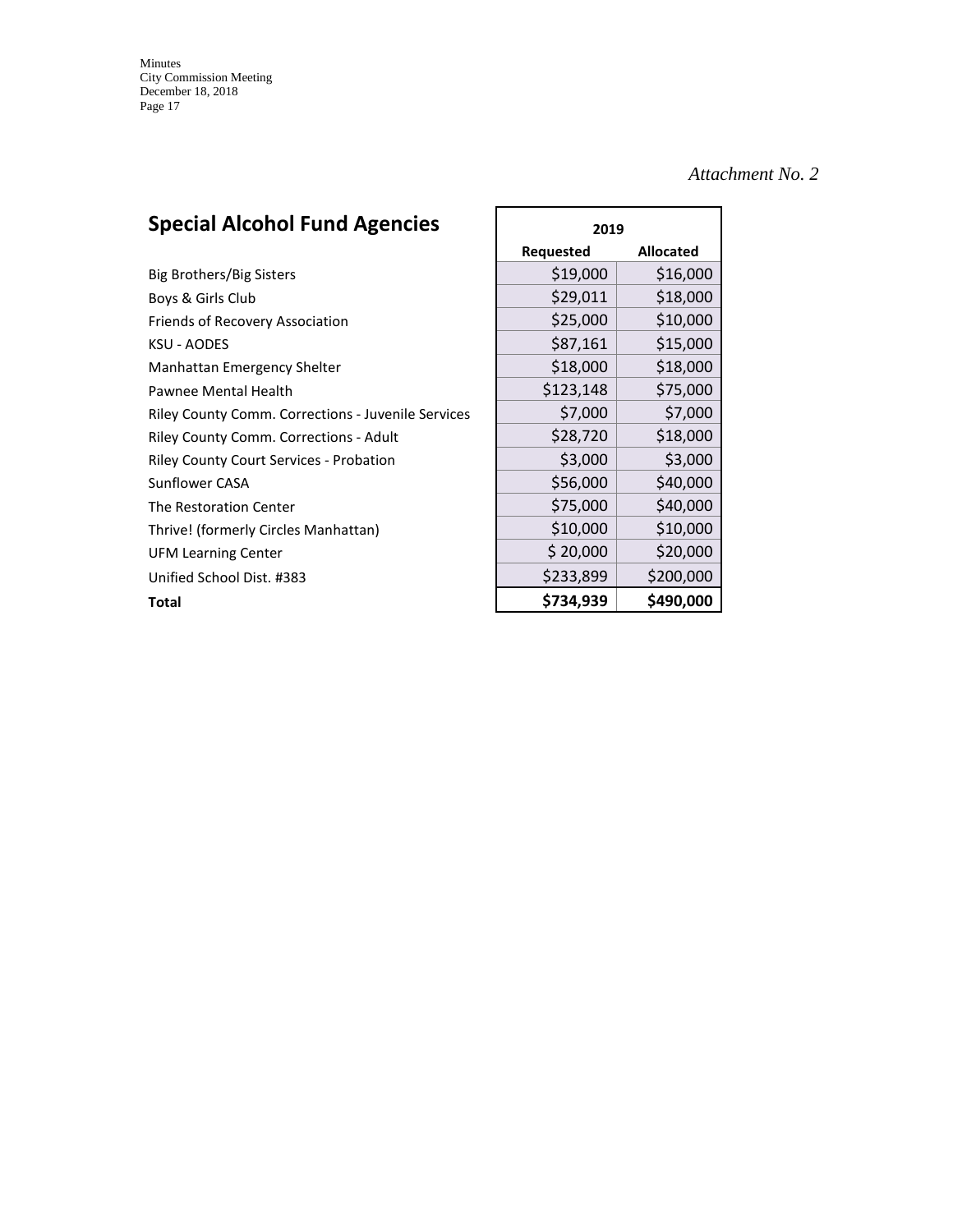# Staff Report

Community Development Department



| <b>Rezoning</b>           | 1810-1812 Todd Road                                                                        |                              | REZ-18-072 |
|---------------------------|--------------------------------------------------------------------------------------------|------------------------------|------------|
| To:                       | Manhattan Urban Area Planning Board                                                        |                              |            |
| From:                     | John Adam, AICP, Senior Planner                                                            |                              |            |
| <b>Meeting Date:</b>      | December 3, 2018                                                                           |                              |            |
| Applicant/Owner:          | ELCA Lutheran Campus Ministry at KSU                                                       |                              |            |
| <b>Property Location:</b> | 1810-1812 Todd Road, 160 feet west of the intersection of<br>Dennison Avenue and Todd Road |                              |            |
| Total Area:               | 11,763 square feet                                                                         |                              |            |
| <b>Current Zoning:</b>    | R-3, Multiple-Family Residential                                                           |                              |            |
| Requested Zoning:         | R-3/UO, Multiple-Family Residential with University Overlay                                |                              |            |
| Neighborhood zoning:      | north: $R-3$<br>east: R-3/UO & U                                                           | south: R-3/UO<br>west: $R-3$ |            |

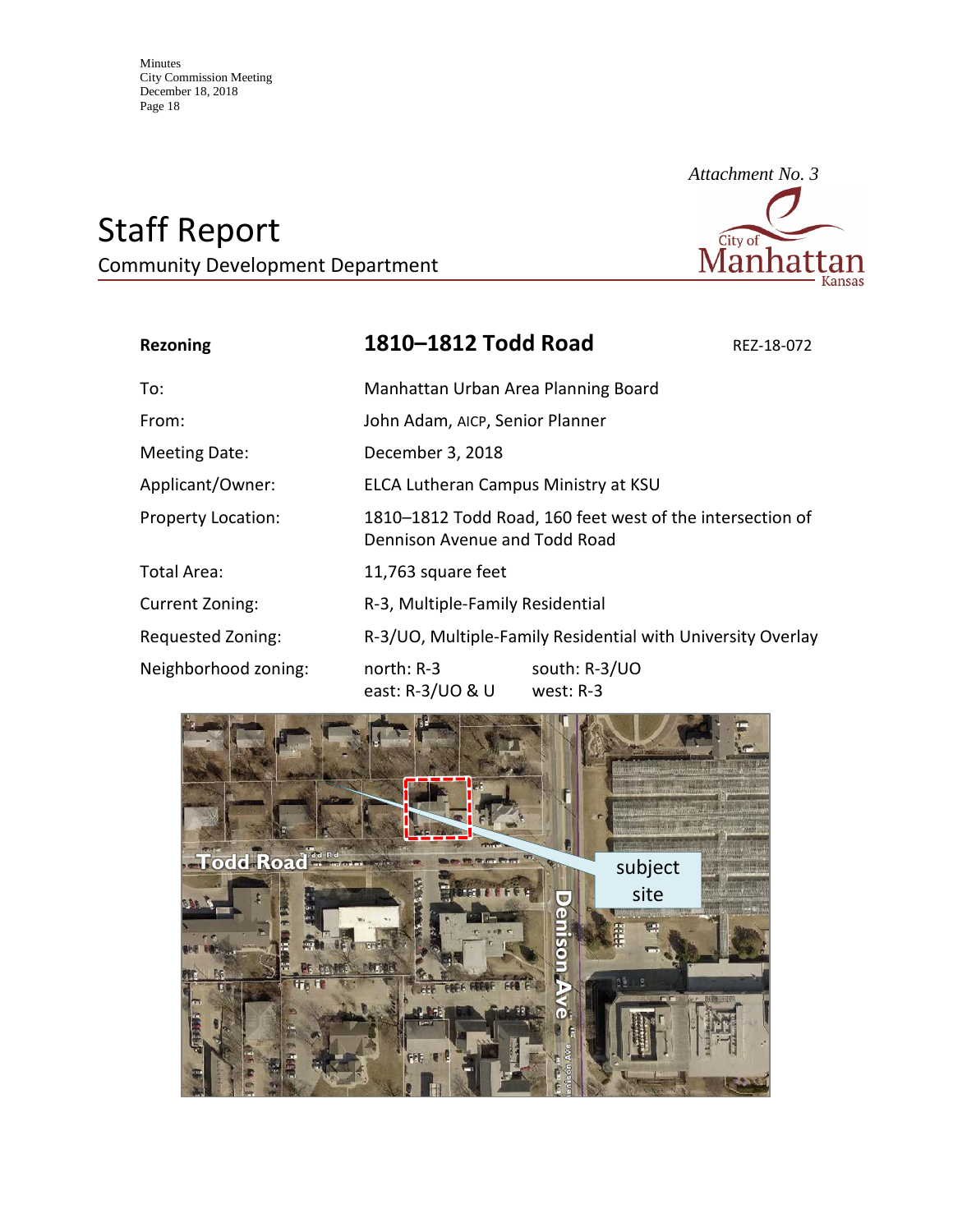# **REQUEST**

Applicant requests rezoning to apply the University Overlay (UO) to two lots currently zoned R-3, Multiple-Family Residential. The request area comprises Lots 1 and 2 of Tex Winter Addition, Unit 3, a two-lot subdivision platted in May 2000. The current underlying zoning would remain as is. The applicant intends to move Luther House, a campus ministry, to this location.

# **ANALYSIS**

The following items will help to determine if the specific property is suitable for the rezoning request. These are the 13 matters to consider when rezoning found in Section 15-403 of the Zoning Regulations. The criteria are in bold print, followed by findings of fact and staff evaluations, when applicable.

**A. Whenever the Planning Board or the Governing Body acts upon a proposed amendment to the Zoning Ordinance that is not a general revision of existing regulations and affects specific property, they shall address the following matters:**

1. **The existing use of property**. The use is two-family residential.

*Evaluation:* The property is being used according to current zoning allowances.

2. **The physical and environmental characteristics of the property**. The two lots are flat and surrounded by urban development. They contain a residential structure and scattered paved parking areas.

*Evaluation:* This is a developed lot that has no physical or environmental factors that argue against rezoning.

# **3. The zoning and land uses of nearby properties**

- North R-3, Multiple-Family Residential. Single-family houses.
- South R-3/UO, Multiple-Family Residential with University Overlay. Sororities and fraternities.
- East R-3/UO, Multiple-Family Residential with University Overlay; U, University. Campus ministry building; KSU campus.
- West R-3, Multiple-Family Residential. Single-family houses.

See map below for zoning context.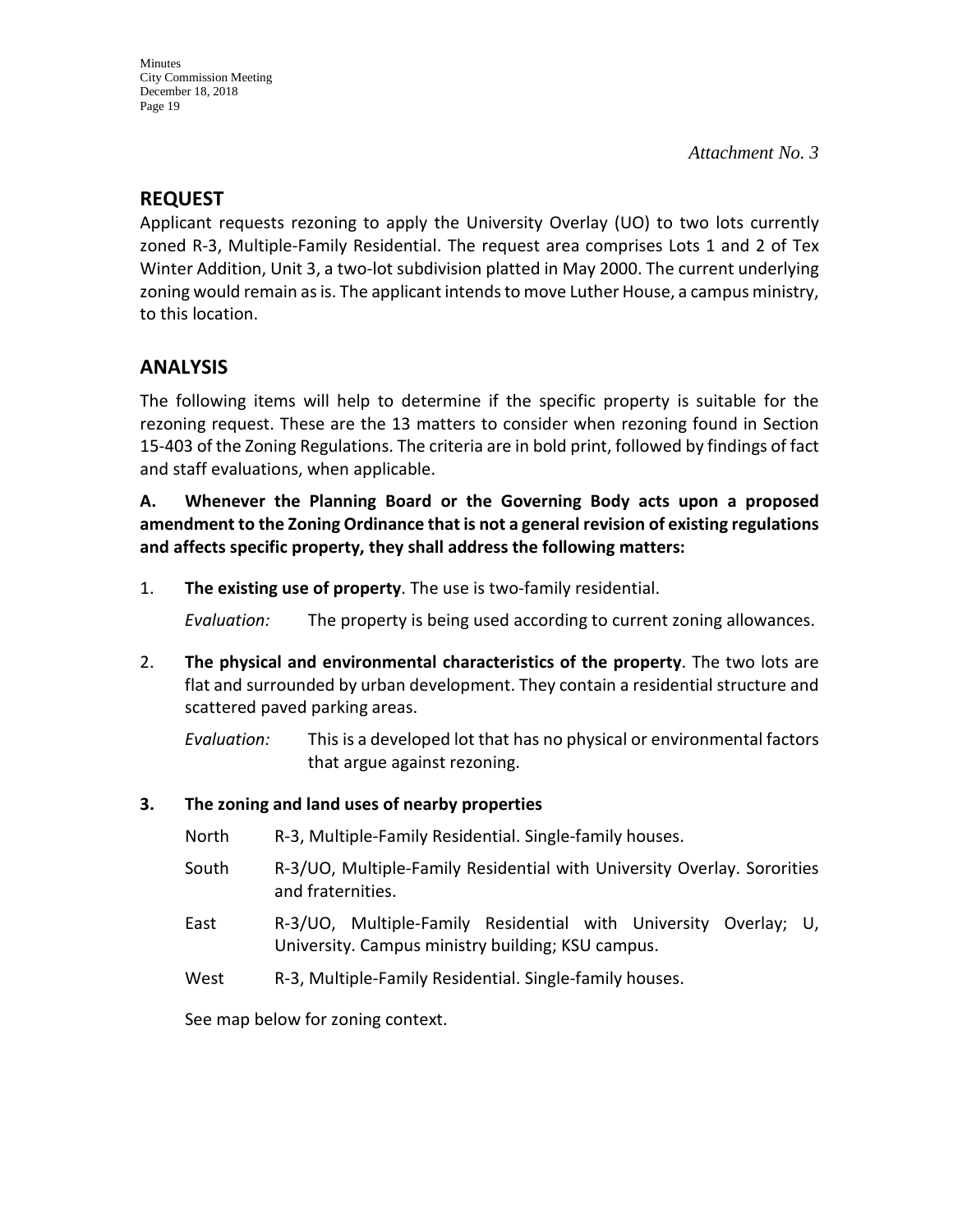# *Attachment No. 3*



4. **The suitability of the property for land uses to which it is restricted under current zoning**. The lots contain a permitted medium-density residential use in a highdensity residential zoning district. There are adequate public facilities to serve the use.

*Evaluation:* The lots are suitable for their current zoning. This consideration is not relevant to the question of applying an overlay zone.

5. **The character of the neighborhood**. The entire area across Todd Road from the subject site has the University Overlay on it, and there are Greek houses along much of the block face. There is a piece of University Overlay on the lot east of the subject site. Everything else to the north and west is single- or two-family housing.

*Evaluation:* Application of the UO designation would not be out of character for the neighborhood.

*6.* **The compatibility of the proposed zoning district with nearby properties and the extent to which it may detrimentally affect those properties**. See findings above for the character of the neighborhood.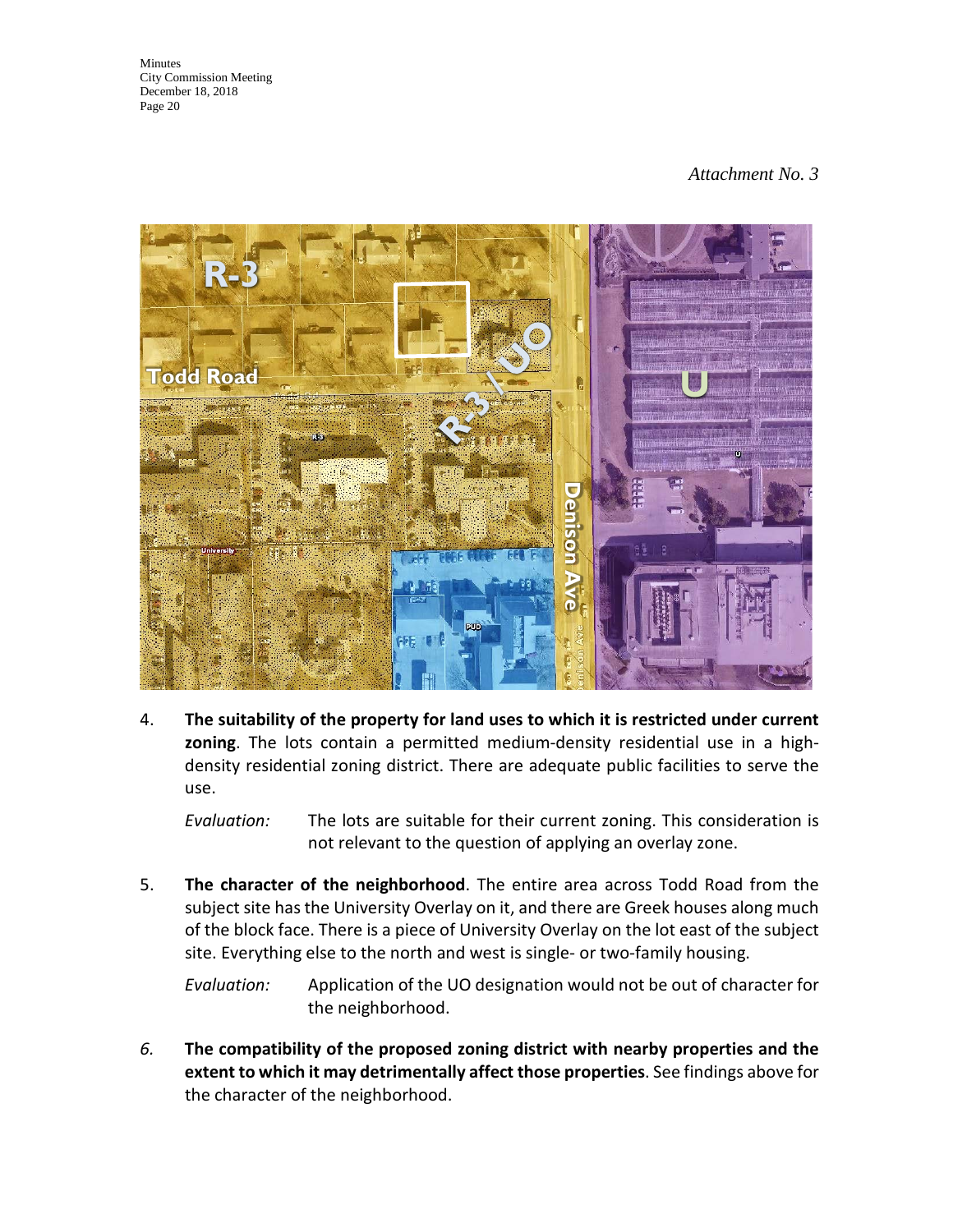#### *Attachment No. 3*

- *Evaluation:* The UO district is intended to allow the "establishment of the types of uses which ordinarily locate close to a University, but which might not be located on University property. The University Overlay District regulations are to be applied in combination with any residential district." The proposed rezoning would allow a number of uses that are allowed conditionally (excerpted from Sec. 4-109 (B) of the Zoning Regulations).
	- **F** Art galleries, libraries and museums
	- Bed and breakfast homes
	- Bed and breakfast inns
	- Colleges, universities, vocational-technical institutions, theological schools, and other educational institutions and their associated activities
	- Fraternal and service clubs
	- **Fraternities and sororities**
	- Lodging/boarding houses
	- Offices, meeting rooms, laboratories and other facilities for educational, fraternal, professional, religious, and research organizations and institutions
	- **Private or public parking lots or garages**
	- **Schools**

The entire area across Todd Road from the subject site has the University Overlay on it, and there are Greek houses along much of the block face. There is a piece of University Overlay on the lot east of the subject site. Everything else to the north and west is singleor two-family housing. That area was upzoned to R-3 in 2015 based on the future land use map and Policy GM-1.1D, Infill and Redevelopment, in the 2015 Comprehensive Plan:

*Encourage infill and redevelopment...in areas that have been specifically identified for redevelopment, such as…areas designated for Residential High Density or Urban Core Residential adjacent to the KSU campus. Infill and redevelopment opportunities may range in size from a single residential lot to multiple contiguous blocks within a neighborhood or commercial area* (p. 19).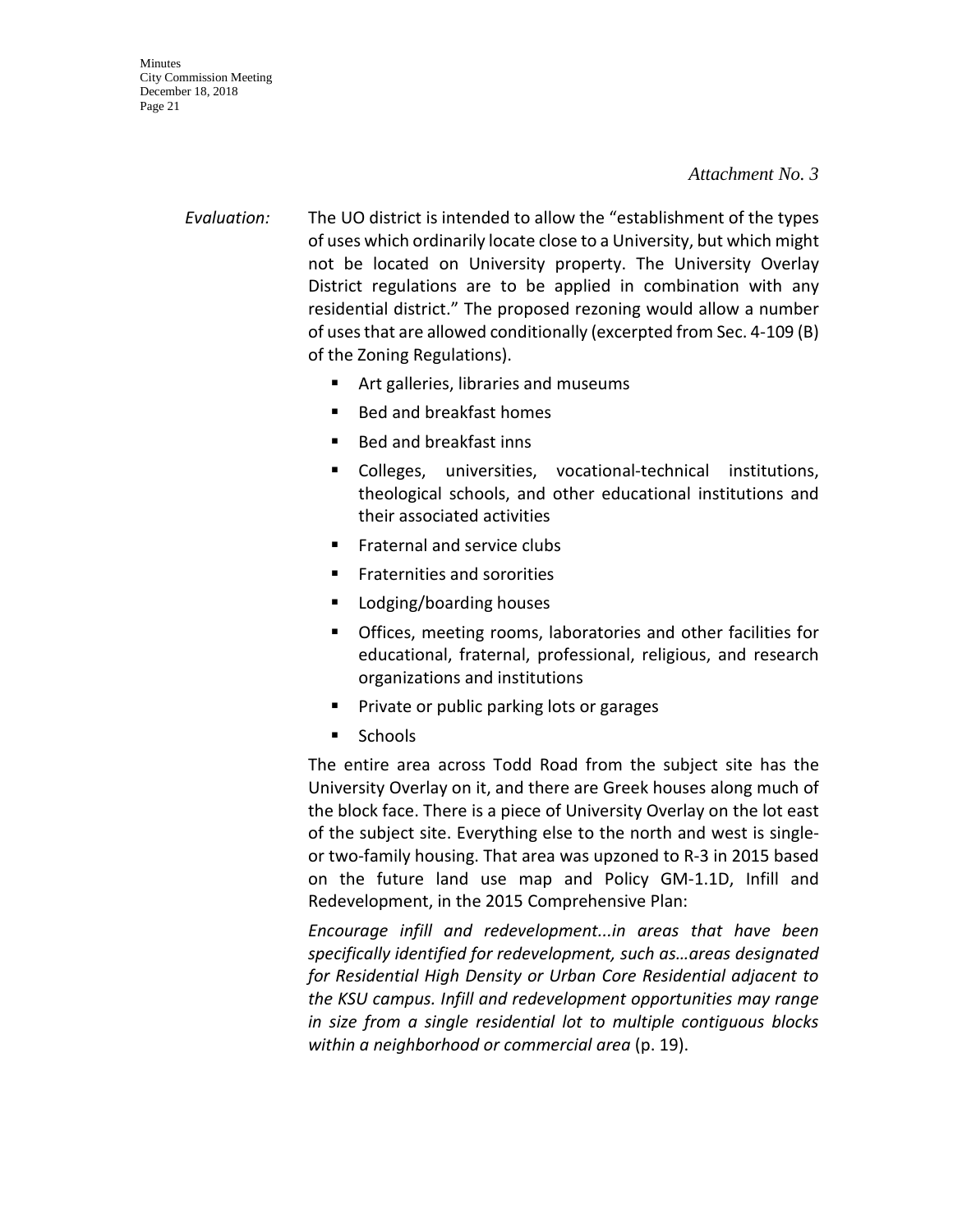*Attachment No. 3*

The aim of the upzoning was to intensify the residential density to increase the housing options close to campus. The addition of an overlay that permits a variety of university-associated activities would not be detrimental to the neighborhood.

7. **The conformance of the requested change to the adopted Comprehensive Plan for the City of Manhattan. (If the proposed amendment is in accordance with said Comprehensive Plan, it shall be presumed to be reasonable)**. The subject site and vicinity was upzoned to R-3 in 2015 to accord with the future land use map. The Comprehensive Plan is silent on the University Overlay zone.

*Evaluation:* Guidance for the appropriateness of applying the University Overlay in this location is found in the intent of the overlay stated under criterion 6, above. The subject site is both close to the university and has underlying residential zoning. The rezoning is appropriate.

- **8. The zoning history of the subject property and the length of time it has remained vacant as zoned**. The site is not vacant. A duplex has stood there for many years. The lot had been zoned R-1, Single-Family Residential, until 1990 when it was rezoned R-2, Two-Family Residential (Ord. no. 4644). In 2015 it was part of a block of upzoning undertaken by the City to R-3, Multiple-Family Residential. The lot to the east received the University Overlay in 2001 specifically for the purpose of establishing a ministry for students.
	- *Evaluation:* The zoning history shows a pattern of change toward greater intensity because of its proximity to the university. Applying a UO designation would be in character with that history. Vacancy is not relevant in this case.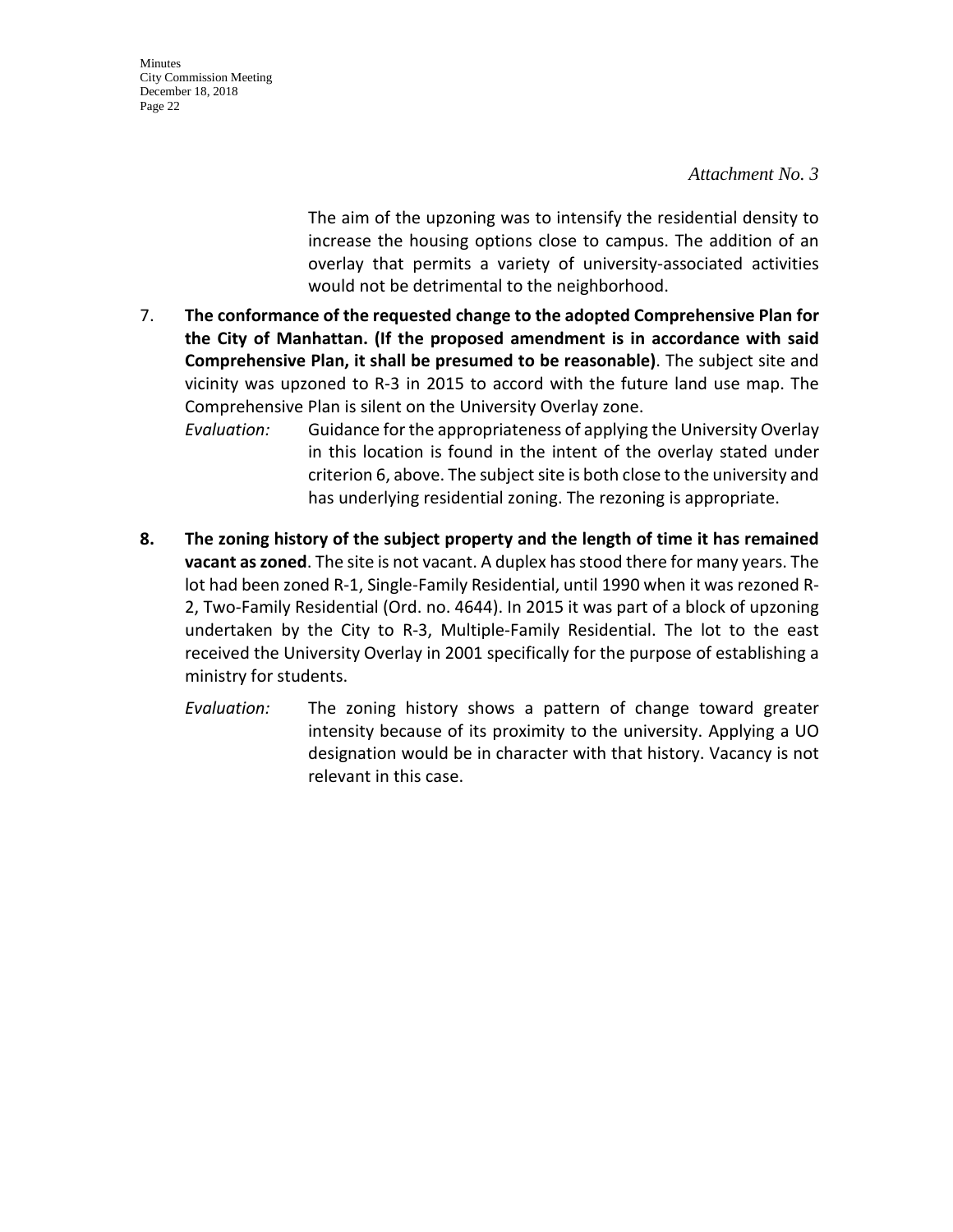#### *Attachment No. 3*



**9. Whether the proposed district would be consistent with the intent and purpose of these regulations**. The purpose of the Manhattan Zoning Regulations includes: dividing the City into zones and districts; regulating and restricting the location and use of buildings and the uses of land within each district; protecting the public health, safety, and general welfare; protecting property values; and regulating and restricting the height, number of stories and size of buildings, the density of population, and the appearance of buildings (§2-101).

*Evaluation:* The proposed zoning district is consistent with the intent and purpose of the zoning ordinance.

**10. The relative gain to the public health, safety, and welfare that denial of the request would accomplish, compared with the hardship imposed upon the applicant that would result from denial**. If not rezoned the site may continue with the current levels and types of development. The applicant's intended use of the site requires the overlay.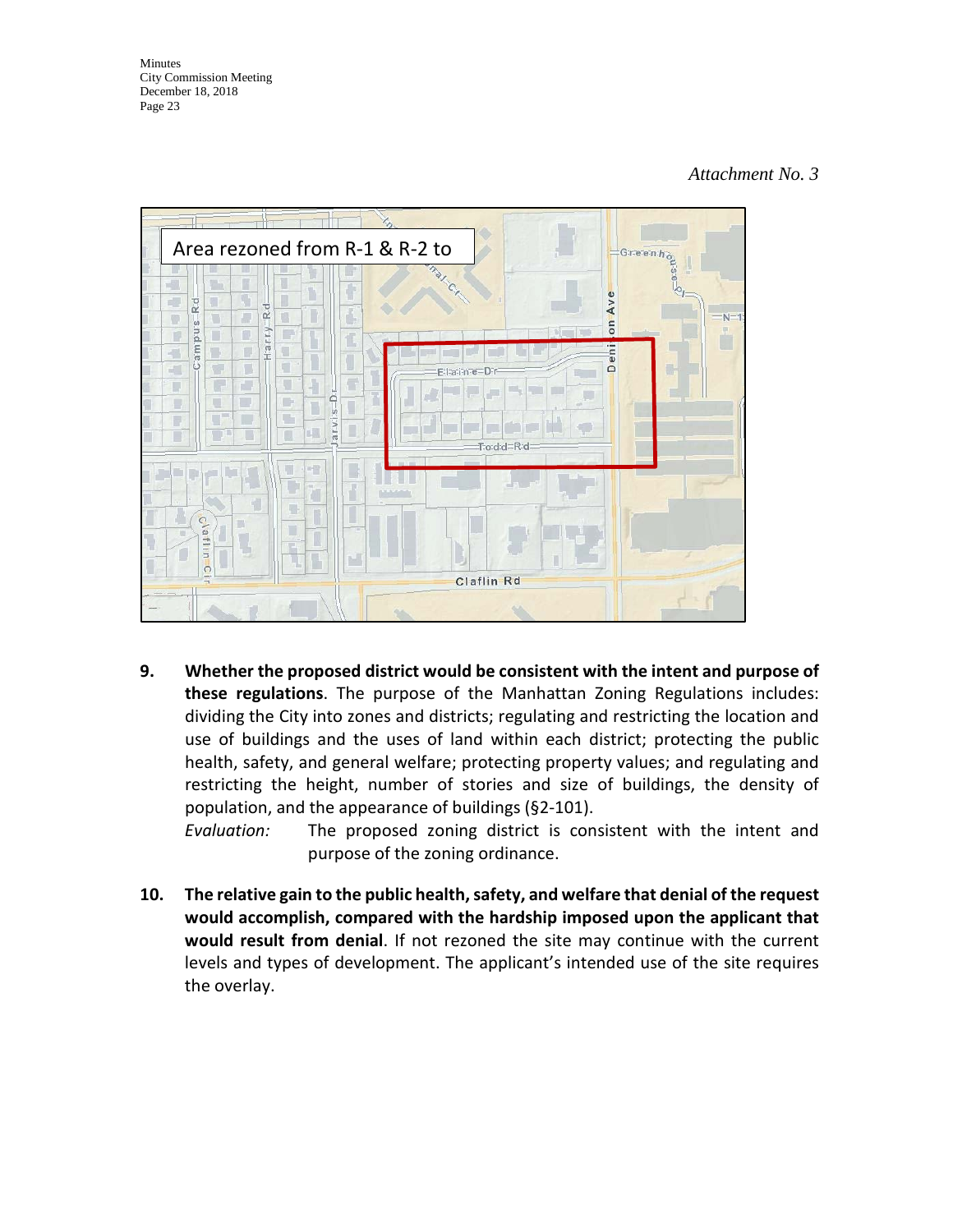#### *Attachment No. 3*

- *Evaluation:* The requested overlay is not a drastic change to the area. Preceding evaluations demonstrate that the location is appropriate for UO designation, so there is no feasible gain to the public to deny the request and prevent the applicant from developing the land as desired.
- **11. Whether adequate sewer and water facilities, streets, and other needed public services exist, or can be provided, or serve the uses that would be permitted by the proposed zoning district**. The lot has been served adequately by municipal facilities for decades.

*Evaluation:* None of the uses allowed under the University Overlay would tax public utilities. Public services are adequate.

#### **13. Such additional matters as may apply in individual circumstances**

There are no other identifiable factors.

#### **12. The recommendations of permanent or professional staff**

The proposed zoning overlay is appropriate for this location, for the character of the vicinity, and it meshes well with the City's 2015 upzoning of the area because it increases the potential mix of uses.

*Staff Conclusion:* Based on the findings in this report, City Administration recommends approval of the proposed rezoning.

# **ALTERNATIVES**

The MUAPB has the following alternatives concerning the **rezoning**. The Board may:

- 1. Recommend **approval** of the rezoning based on finding that it is suitable when measured against Section 15-403 of the Zoning Regulations.
- 2. Recommend **denial** of the rezoning based on finding that it is not suitable when measured against Section 15-403 of the Zoning Regulations.
- 3. **Table** a recommendation on the rezoning to a specific date, indicating the reasons for tabling.

# **RECOMMENDATION**

City Administration recommends a recommendation of **approval** of the request to rezone from R-3, Multiple-Family Residential District, to R-3/UO, Multiple-Family Residential District with University Overlay District, based on the findings in this staff report.